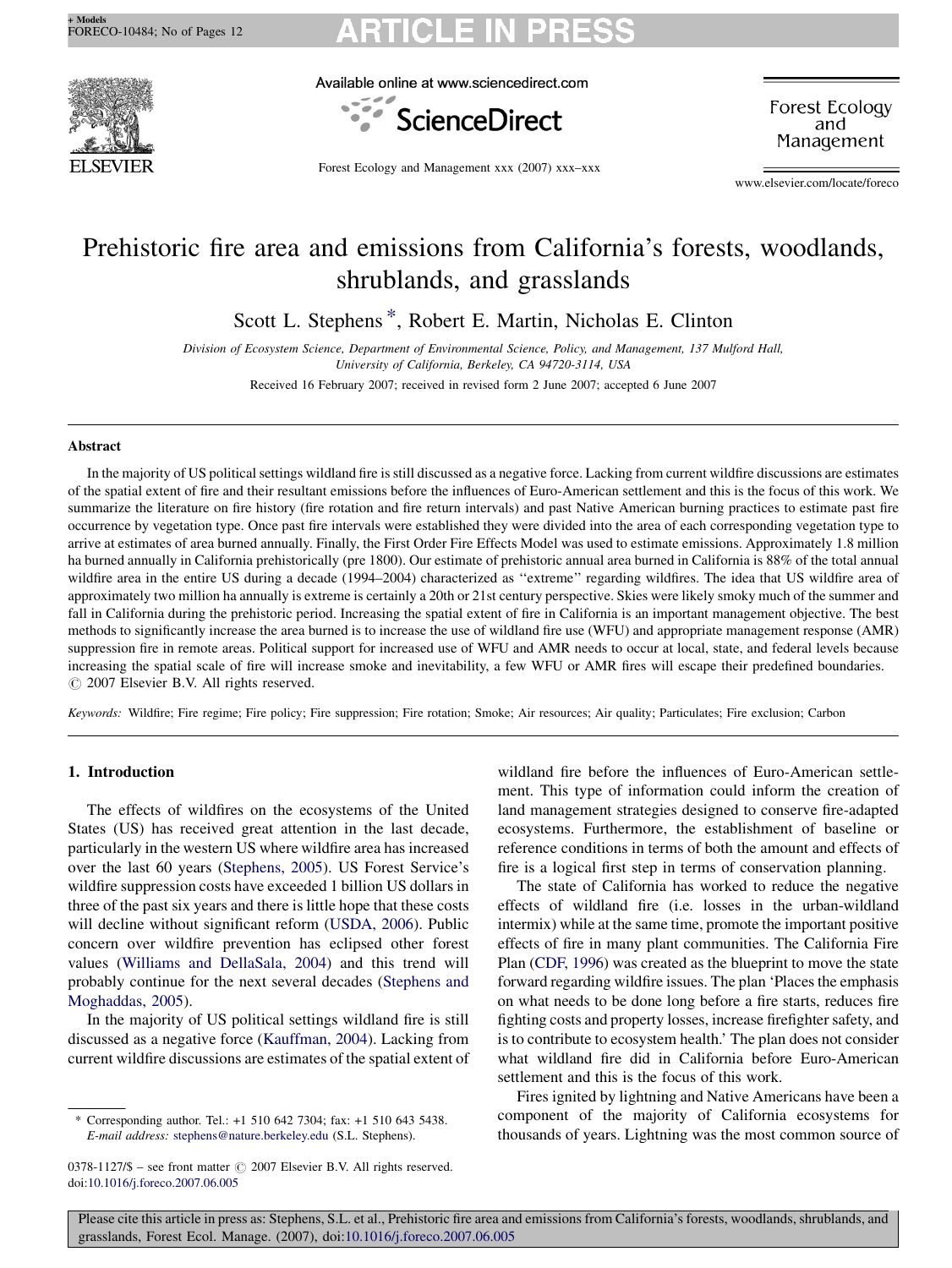## ARTICLE IN

ignitions in California before human populations increased in the mid Holocene [\(Jones, 1992; Keeley, 2005\)](#page-9-0). After this period, ignitions from both lightning and Native Americans were common in many areas before Euro-American settlement in the 19th century [\(Pyne, 1982; Biswell, 1989; Anderson and](#page-10-0) [Moratto, 1996; Skinner and Chang, 1996; Keeley, 2002;](#page-10-0) [Anderson, 2005](#page-10-0)). Modern vegetation assemblages in California have been influenced by humans for thousands of years, first by Native Americans and then by present-day populations.

The prehistoric presence of fire in much of California has been documented using dendrochronology and from studies of past Native American burning practices [\(Anderson, 1993; Skinner](#page-9-0) [and Chang, 1996; Anderson and Moratto, 1996; Keeley, 2002;](#page-9-0) [Anderson, 2005\)](#page-9-0). Dendrochronology reconstructs past fire regimes (primarily those of low-moderate severity) from the analysis of tree-rings and tree ages ([Stokes and Smiley, 1977;](#page-11-0) [McBride, 1983; Swetnam et al., 1985\)](#page-11-0) and therefore, can only be used in forests and woodlands. Tree-ring based fire history studies that employ crossdating [\(Swetnam et al., 1985](#page-11-0)) can give accurate and precise information on past fire regimes if appropriate trees are available for sampling (old, fire scarred trees resistant to decay that do not have complacent ring series).

Dendrochronology cannot be used to reconstruct past fire regimes in shrublands and grasslands because these ecosystems commonly do not include trees. Analysis of charcoal deposits from some of these areas can be used to reconstruct past fire regimes but the temporal and spatial resolution of these studies is generally limited (temporal scales of decades to centuries, spatial scales that are difficult to define) [\(Whitlock et al., 2004\)](#page-11-0).

Past Native American burning practices can be used to estimate fire frequency in many of California's grasslands and woodlands because many of these areas were once managed with fire for diverse objectives ([Anderson, 1993; Lewis, 1993;](#page-9-0) [Huntsinger and McCaffrey, 1995; Anderson and Moratto, 1996;](#page-9-0) [Keeley, 2002; Anderson, 2005; Keeley, 2005](#page-9-0)). Native American fire uses in California have primarily been documented from ethnographic interviews ([Anderson, 1993, 2005](#page-9-0)). The accuracy of these accounts is verified through cross-referencing with testimony from other families, both within and between tribes [\(Anderson and Moratto, 1996](#page-9-0)). Oral histories are then combined with information from museum studies, ethnographic and ethnohistoric accounts, and the archaeological record to provide the most thorough reconstruction of past human activities on the land.

After some debate, California's fire regimes were abruptly changed by the policy of fire exclusion that was adopted early in the 20th century ([Pyne, 1982; Brown et al., 2004; Dombeck](#page-10-0) [et al., 2004; Stephens and Sugihara, 2006\)](#page-10-0). Fire suppression eventually produced undesirable ecosystem effects including increased tree densities [\(Parsons and DeBendeetti, 1979\)](#page-10-0), higher fuel loads [\(Dodge, 1972; Biswell, 1989\)](#page-9-0), and changes in wildlife habitats [\(Leopold et al., 1963](#page-10-0)), primarily in ecosystems that once experienced frequent, low-moderate intensity fires.

Presently some prescribed fire is used in California to manage forests, woodland, shrublands, and grasslands but it is constrained by smoke production, crew availability, the urbanwildland interface, possible effects on rare or endangered species, and risks that the fire will escape its boundaries [\(Stephens and Ruth, 2005](#page-10-0)). Smoke management is one of the most challenging issues facing burning operations because burning contributes to the cumulative effects of smoke along with other anthropogenic emissions from automobiles, industry, homes, and agriculture. In contrast, smoke production from large wildfires is unregulated and can inundate large areas of the state for months and can produce serious health effects. This work will estimate how much smoke was produced annually in California by prehistoric fires.

The objectives of this paper are to develop estimates of the area burned and resultant emissions from California during the prehistoric period (before 1800) and to compare this to recent wildfire area in the state. Whereas fire suppression had been the goal of land management and fire protection agencies for decades, there has been a gradual trend toward recognition of the role of fire in managing ecosystems. Information from this study can assist land managers by providing an evaluation of what fire once did in California and can provide a baseline of atmospheric conditions against which modern conditions could be compared. This information could also be useful to scientists interested in pre-historic atmospheric dynamics and carbon cycling.

#### 2. Methods

#### 2.1. Prehistoric fire area

The amount of area in California by vegetation type was obtained from Barbour and Majors' widely cited Terrestrial Vegetation of California (1988). Information on the fire history of each vegetation type was obtained and synthesized from the published literature [\(Tables 1–3](#page-2-0)). A complication of using the fire history literature is different methods have been used in estimating past fire extent.

The most appropriate metric that could be used to estimate past fire area is the fire rotation because it is directly linked to area burned ([Heinselman, 1973; Romme, 1980](#page-9-0)). It is calculated by taking the time period of interest divided by the proportion of the study area burned in that time period and is generally applied to ecosystems that burn under high-severity crown fires [\(Agee,](#page-9-0) [1996](#page-9-0)). It is relatively easy to distinguish the spatial extent of past high severity fires because of abrupt changes in ecosystem structure; it is much more difficult to delineate past fire extent in low-moderate severity fire regimes because many organisms (trees, shrubs) survive these fires making fire rotation difficult to estimate [\(Stephens et al., 2003](#page-10-0)). Few of California's ecosystems (pre-historically) had a fire regime that was dominated by high severity fires [\(Sugihara et al., 2006](#page-11-0)) making fire rotation estimates relatively rare for California's vegetation types.

Another metric that can be used to estimate past fire extent is the fire return interval ([Agee, 1996\)](#page-9-0). The fire return interval is the time between two successive fire events at a given site or area of a specified size. Past fire frequency can be determined from the years between fire scars from a single tree or composite fire return interval calculated from fire scars on several trees in a selected area [\(Dieterich, 1980; Swetnam et al., 1985\)](#page-9-0). Composite fire chronologies of multiple trees have been found to provide a more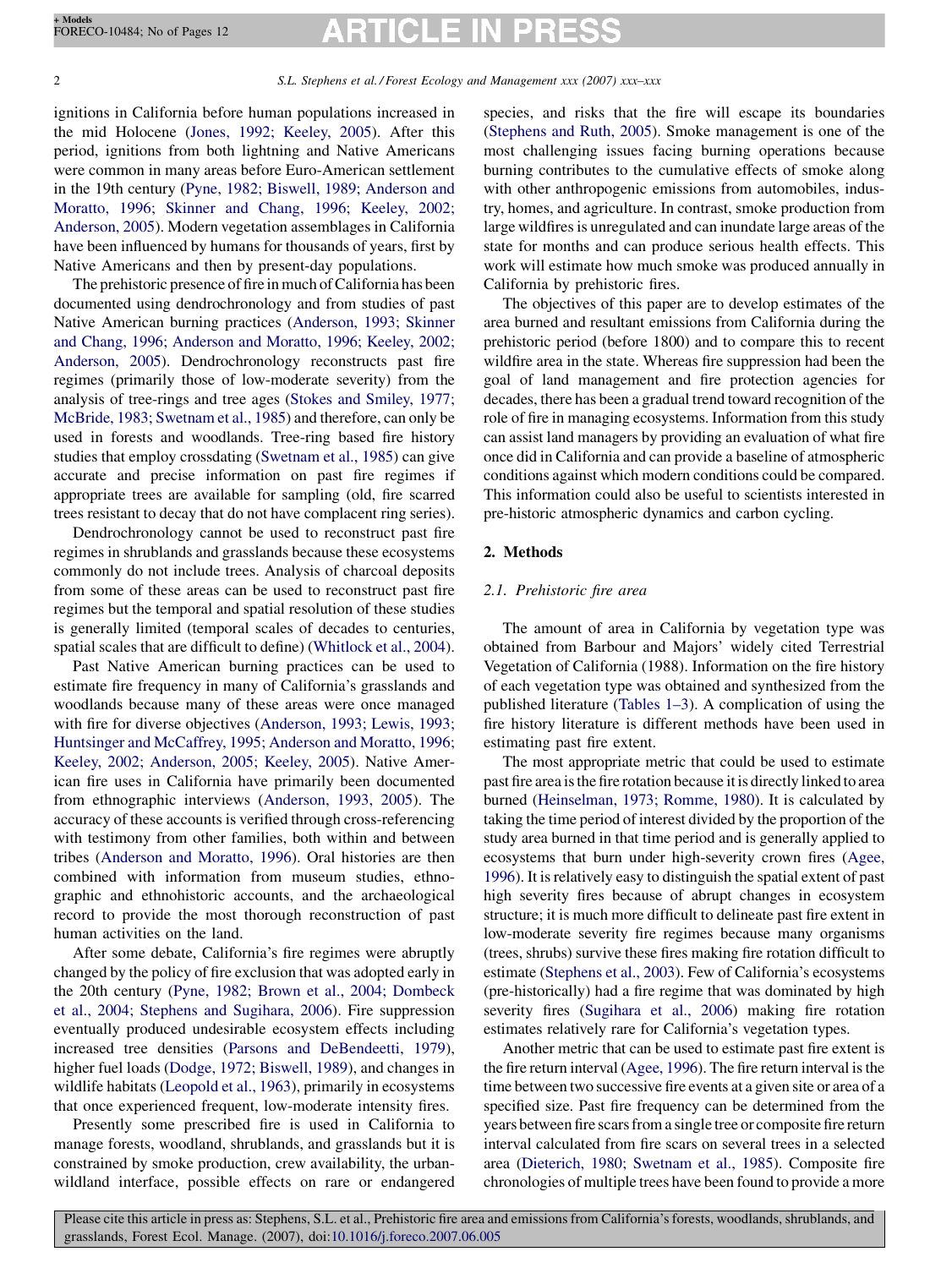<span id="page-2-0"></span>Table 1

|  |  |  | California forest types (Barbour and Major, 1988) and literature used to estimate prehistorical fire return intervals |
|--|--|--|-----------------------------------------------------------------------------------------------------------------------|
|--|--|--|-----------------------------------------------------------------------------------------------------------------------|

| Vegetation type           | Literature                                                                                                                    |
|---------------------------|-------------------------------------------------------------------------------------------------------------------------------|
| Spruce/cedar/hemlock      | Agee $(1993)$ ; White et al. $(2002)$ ; Stuart and Stephens $(2006)$                                                          |
| Cedar/hemlock/Douglas-fir | Agee (1991, 1993); Wills and Stuart (1994); Taylor and Skinner (1998, 2003); Brown et al. (1999); White et al.                |
|                           | $(2002)$ ; Skinner et al. $(2006)$ ; Stuart and Stephens $(2006)$                                                             |
| Mixed conifer             | Kilgore and Taylor (1979); Caprio and Swetnam (1995); Skinner and Chang (1996); Beaty and Taylor (2001);                      |
|                           | Bekker and Taylor (2001); Taylor and Skinner (2003); Stephens and Collins (2004); Moody et al. (2006); Skinner et al. (2006); |
|                           | van Wagtendonk and Fites-Kaufman (2006); Fry and Stephens (2006); R. Everett (personal communication, 2006)                   |
| Redwood                   | Jacobs et al. (1985); Finney and Martin (1989); Brown and Swetnam (1994); Keter (1995); Brown et al. (1999);                  |
|                           | Brown and Baxter (2003); Stephens and Fry (2005); Stuart and Stephens (2006)                                                  |
| Red fir                   | Taylor and Halpern (1991); Taylor (1993); Skinner and Chang (1996); Taylor (2000); Beaty and Taylor (2001); Bekker            |
|                           | and Taylor (2001); Taylor and Solem (2001); Skinner et al. (2006); van Wagtendonk and Fites-Kaufman (2006)                    |
| Lodgepole pine/subalpine  | Skinner and Chang (1996); Taylor (2000); Stephens (2001); Bekker and Taylor (2001); Taylor and Solem (2001);                  |
|                           | Skinner (2003); Skinner and Taylor (2006); Riegel et al. (2006); Skinner et al. (2006)                                        |
| Closed cone pine-cypress  | Sugnet (1985); Vogl et al. (1988); Riegel et al. (2006); Davis and Borchert (2006); Skinner et al. (2006)                     |
| Ponderosa pine/shrub      | Caprio and Swetnam (1995); Skinner and Chang (1996); Riegel et al. (2006); Skinner and Taylor (2006);                         |
|                           | van Wagtendonk and Fites-Kaufman (2006)                                                                                       |
| Great basin pine          | Skinner and Chang (1996); Taylor (2000); Stephens (2001); Norman and Taylor (2003); Stephens et al. (2003);                   |
|                           | Taylor and Beaty (2005); Moody et al. (2006); Riegel et al. (2006); Skinner and Taylor (2006); Skinner et al. (2006)          |
| Pinyon-Juniper            | Baker and Shinneman (2004); Brooks and Minnich (2006); Riegel et al. (2006)                                                   |
| Juniper steppe            | Baker and Shinneman (2004); Riegel et al. (2006)                                                                              |

comprehensive record (versus single tree fire return interval) of past fires for the site in question ([Dieterich, 1980; Agee, 1993\)](#page-9-0). It should be noted that the grand mean fire return interval across multiple sites in a vegetation type is equal to the fire rotation ([McKelvey et al., 1996; Baker and Ehle, 2001](#page-10-0)) but estimating the grand mean interval requires extensive fire scar sampling which is difficult because of a lack of fire scarred materials or lack of time and/or funding (but see several papers by Taylor and Skinner for studies that have estimated the grand mean fire return interval for forested areas of California).

Table 2

California woodland, shrubland, and grassland vegetation types [\(Barbour and Major, 1988\)](#page-9-0) and literature used to estimate prehistorical fire return intervals

| Vegetation type            | Literature                                                                                             |
|----------------------------|--------------------------------------------------------------------------------------------------------|
| California mixed evergreen | Stephens and Fry (2005); Davis and Borchert (2006); Skinner et al. (2006)                              |
| Chaparral                  | Minnich (1983); Moritz et al. (2004); Davis and Borchert (2006); Keeley (2006); Skinner et al. (2006)  |
| Montane chaparral          | Nagel and Taylor (2005); Skinner and Taylor (2006)                                                     |
| Coastal sagebrush          | Davis and Borchert (2006); Keeley (2006)                                                               |
| California oakwoods and    | McClaran and Bartolome (1989); Greenlee and Langeheim (1990); Mensing (1992); Anderson (1993);         |
| coastal sagebrush          | Anderson and Moratto (1996); Keeley (2002); Anderson (2005); Wills (2006)                              |
| California oakwoods        | McClaran and Bartolome (1989); Greenlee and Langeheim (1990); Mensing (1992); Anderson (1993);         |
|                            | Anderson and Moratto (1996); Keeley (2002); Anderson (2005); Wills (2006)                              |
| Fescue-oatgrass            | Johnson and Smathers (1976); Greenlee and Langeheim (1990); Anderson (1993);                           |
|                            | Anderson and Moratto (1996); Keeley (2002); Anderson (2005); Riegel et al. (2006)                      |
| California steppe          | Johnson and Smathers (1976); Anderson (1993); Anderson and Moratto (1996); Keeley (2002); Wills (2006) |
| Tule marshes               | Anderson (1993); Anderson and Moratto (1996); Anderson (2005); Wills (2006)                            |
| Alpine meadows             | van Wagtendonk and Fites-Kaufman (2006)                                                                |
| Sagebrush steppe           | Brooks and Minnich (2006); Riegel et al. (2006)                                                        |

Table 3

California forest and shrubland vegetation types from [Barbour and Major \(1988\)](#page-9-0) and estimates of fire rotation before the influences of Euro-American settlement

| Vegetation type        | Average fire rotation (years) | Literature                                                                   |
|------------------------|-------------------------------|------------------------------------------------------------------------------|
| Cedar/hem./Douglas-fir | 40                            | Agee $(1991)^{a}$ ; Taylor and Skinner (1998)                                |
| Mixed conifer          | 27                            | Taylor and Skinner (2003); Beaty and Taylor (2001); Bekker and Taylor (2001) |
| Red fir                | 63                            | Taylor (2000); Bekker and Taylor (2001); Skinner et al. (2006)               |
| Lodgepole/subalpine    | 46                            | Bekker and Taylor (2001)                                                     |
| Great basin pine       | 22                            | Taylor (2000); Bekker and Taylor (2001); Stephens et al. (2003)              |
| Chaparral              | 70                            | Minnich and Chou $(1997)^b$                                                  |
| Juniper-pinyon         | 440                           | Baker and Shinneman $(2004)^c$                                               |

<sup>a</sup>Estimate for mesic white fir-Douglas-fir in southern Oregon; <sup>b</sup>Estimate is from chaparral from northern Baja California without fire suppression; <sup>c</sup>Estimated from the period covered by fire suppression.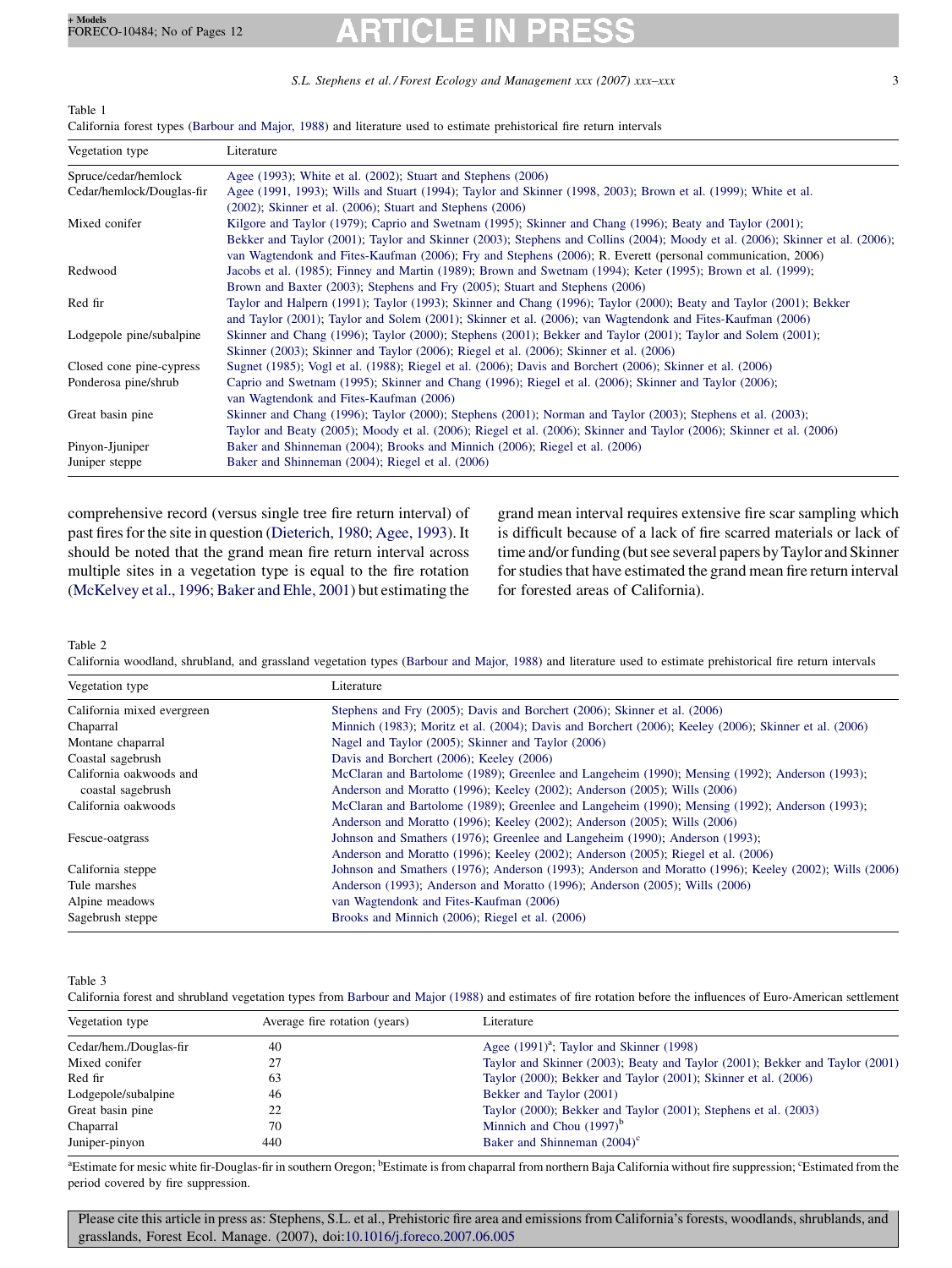In this analysis, we first summarized fire rotation information that was applicable to California ecosystems because it can be directly used to estimate area burned during the prehistoric period. Since this information is only available for a limited number of vegetation types, we then summarized fire history information derived from dating fire scars. Specifically, the median fire-return interval (MFRI) for each forest and woodland vegetation type was estimated as the grand mean of all individual studies that reported a median fire return interval. Where ranges, but no MFRI were reported, we estimated the MFRI to be onethird of the way from the shortest interval to the longest interval. The rationale for this is that fire return intervals data in most vegetation types are skewed toward the low intervals within the range ([Stokes and Smiley, 1977; Finney and Martin, 1989](#page-11-0)). Also estimated was the high fire return interval (HFRI). This interval was the grand mean of the high end of the average fire interval range reported from the literature and is a more conservative estimate of past fire frequency (e.g. average fire return interval reported to vary from 8 to 15 years for a particular vegetation type; HFRI is therefore 15 years if only one study was available for this vegetation type). It is assumed in this analysis that the HFRI is similar to the fire rotation. A comparison of HFRI and fire rotation was done in those ecosystems where both metrics were reported. A map showing the locations of forest and woodland fire history studies used in this analysis is given in Fig. 1. Mapping the locations of grassland fire history information was not possible because these studies were referenced by vegetation type and not tied to a specific part of the state. Past Native American burning practices were used to estimate fire frequency primarily in grasslands.

Once fire metrics were established (fire rotation, MFRI, HFRI), they were divided into the area of each corresponding vegetation type to arrive at estimates of area burned each year. These burn area estimates were then summed to obtain an annual area burned for California. Prehistoric fire regimes have not been quantitatively described for most of the desert regions of Southeastern California (which comprise about 26% of the state), largely because the usual tools for reconstructing fire histories, such as analyzing fire scars or coring sediments in lakes, cannot be used where these structures are not present ([Brooks and Minnich, 2006](#page-9-0)). Fire was probably rare in California deserts because of low productivity and low horizontal fuel continuity before invasive species were introduced ([Brooks and Minnich, 2006](#page-9-0)), and therefore, deserts were excluded from our area burned and emission analysis. [Tables 1–3](#page-2-0) summarizes the literature used to estimate past fire return intervals and fire rotation.

### 2.2. Prehistoric emissions

Emissions estimates corresponding to estimated annual burned areas were computed for 10  $\mu$ m particulates (PM 10), 2.5  $\mu$ m particulates (PM 2.5), methane (CH<sub>4</sub>), carbon monoxide (CO), carbon dioxide (CO<sub>2</sub>), oxides of nitrogen (NOX), and sulfur dioxide  $(SO<sub>2</sub>)$  using the First Order Fire Effects Model (FOFEM) version 5.21 [\(Keane et al., 2004; Reinhart](#page-9-0) [et al., 1997; Clinton et al., 2006](#page-9-0)). FOFEM does not estimate the



Fig. 1. Approximate location of forest and woodland fire history studies used to estimate past fire occurrence in California. Each study location has between 2 and 10 sampled stands.

carbon fraction that could be transformed by fire into relatively inert forms that could be a significant sink of carbon ([Kuhlbusch and Crutzen, 1995\)](#page-10-0).

FOFEM fuel models were assigned based on similarity of dominant vegetation to the [Barbour and Major \(1988\)](#page-9-0) vegetation types. The lowest ('light') pre-burn fuel load present in the FOFEM fuel models were used in all cases ([Table 4](#page-4-0)). Selection of 'light' fuel loads was done in an attempt to use data that are representative of pre-historic conditions. While estimates of pre-historic fuel loads in Californian ecosystems are rare, the values used in the simulation for great basin pine, ponderosa pine (Pinus ponderosa Laws), and mixed conifer forests are similar to fuel loads measured in forests in the Sierra San Pedro Martir (SSPM) that have never been logged and fire suppression did not begin until 1970 [\(Stephens,](#page-10-0) [2004\)](#page-10-0). In all emission estimates fuel type was 'natural-fuel' and the log loading distribution was set to default values. Fuel loads used in some FOFEM models are given in [Table 4](#page-4-0); percent consumption of canopy fuels are given in [Table 5.](#page-4-0)

Simulations were performed for each vegetation type, corresponding to one-third of the annual area burned in the latesummer with 'very dry' fuel moisture conditions, and twothirds of the annual area burned in the fall with 'dry' fuel moisture conditions. A dominant fall burning period was chosen because the majority of tree-ring [\(Stephens et al., 2003;](#page-10-0) [Stephens and Collins, 2004; Caprio and Swetnam, 1995; Taylor](#page-10-0)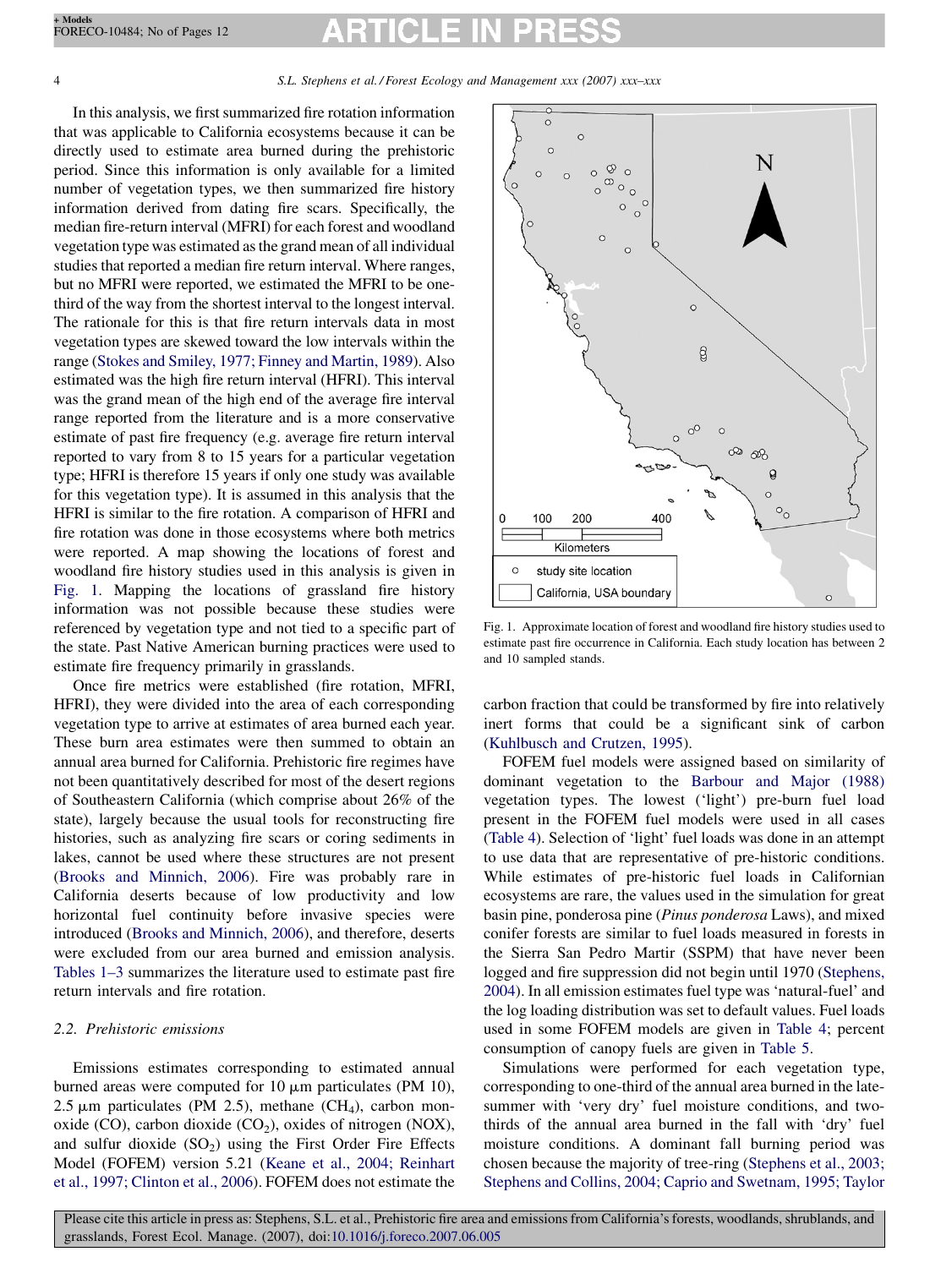<span id="page-4-0"></span>

| Table 4                                                                                                         |
|-----------------------------------------------------------------------------------------------------------------|
| First Order Fire Effects Model (FOFEM) fuel loads (t/ha) for selected Barbour and Major (1988) vegetation types |

|                            | Barbour and Major type |                 |                  |                         |                     |                   |                      |                   |  |
|----------------------------|------------------------|-----------------|------------------|-------------------------|---------------------|-------------------|----------------------|-------------------|--|
|                            | Redwood                | Ponderosa-scrub | Mixed<br>conifer | Lodgepole-<br>subalpine | Great Basin<br>pine | Juniper<br>pinyon | California<br>steppe | Alpine<br>meadows |  |
| Litter                     | 1.12                   | 1.57            | 1.68             | 0.67                    | 1.57                | 0.04              | $\Omega$             | $\Omega$          |  |
| 1 h $(0-0.64$ cm)          | 1.01                   | 0.09            | 0.27             | 0.20                    | 0.09                | 0.20              | $\Omega$             |                   |  |
| 10 h $(0.64 - 2.54$ cm)    | 2.35                   | 0.69            | 0.85             | 0.81                    | 0.69                | 0.56              | $\Omega$             |                   |  |
| 100 h $(2.54 - 7.62$ cm)   | 3.14                   | 0.90            | 1.68             | 0.67                    | 0.90                | 0.38              | $\Omega$             |                   |  |
| 1000 h sound $(>7.62$ cm)  | 50.44                  | 5.04            | 20.18            | 15.13                   | 5.04                | $\Omega$          | $\Omega$             |                   |  |
| 1000 h rotten $(>7.62$ cm) | 5.6                    | 0.56            | 2.24             | 1.68                    | 0.56                | $\Omega$          | $\Omega$             | $\Omega$          |  |
| Herbaceous                 | 0.22                   | 0.11            | 0.22             | 0.22                    | 0.22                | 0.09              | 1.05                 | 1.39              |  |
| <b>Shrubs</b>              | 0.38                   | 0.56            | 0.45             | 0.27                    | 0.45                | 0.27              | $\Omega$             | $\Omega$          |  |
| Crown foliage              | 0                      | 6.73            | 6.73             | 6.73                    | 6.73                | $\Omega$          | $\Omega$             | $\Omega$          |  |
| Crown branchwood           | $\Omega$               | 0.78            | 3.36             | 5.38                    | 0.78                | $\Omega$          | $\Omega$             |                   |  |

[and Skinner, 2003; Taylor and Beaty, 2005](#page-10-0); R. Everett personal communication, 2006) and oral history [\(Anderson, 2005](#page-9-0)) based fire histories have identified this period as the dominant burning period although these studies also report on some fires that occurred in the summer, especially in the southern portion of the state. Simulations used moisture contents for 10-h (0.63– 2.54 cm in diameter) and 1000-h (7.62 cm and larger) time-lag fuels for dry and very dry conditions of 10% and 15%, or 6% and 10%, respectively. These moisture contents are similar to those measured in California fires during similar periods ([Finney and Martin, 1993; Stephens and Finney, 2002](#page-9-0)). Using these parameters, FOFEM produces estimates of emissions created by a simulated fire for each vegetation type. Total emissions were calculated by multiplying the area of each vegetation type by the emissions estimate per area. This was done using both the MFRI and HFRI.

### 2.3. Historic fire area

To provide a comparison of the area burned prehistorically in California, we determined the average annual area burned in the states' wildlands from 1950 to 1999. Data used in this analysis were provided by the California Department of Forestry and Fire Protection Fire and Forest Resource Assessment Program [\(FRAP, 2005\)](#page-9-0) that includes state, federal, and private lands. Annual area burned data were summarized in four categories (grassland, woodland, shrubland, forest) to facilitate a comparison to the estimates of prehistoric burned area. The FRAP data does not include deserts, urban areas, agriculture, and lands above 1982 m (6000 ft).

### 3. Results

#### 3.1. Prehistoric fire area

There was a large amount of diversity in fire return intervals and fire rotations among California's ecosystems before fire suppression was initiated ([Tables 3, 5 and 6](#page-2-0)). Fire return intervals (MFRI, HFRI) and fire rotations varied depending on vegetation type with the shortest intervals in grasslands and oak woodlands and the longest intervals in northwestern coastal coniferous forests, alpine meadows, and

Table 5

California forest types and areas from [Barbour and Major \(1988\)](#page-9-0) and estimates of fire return intervals and annual areas burned before the influences of Euro-American settlement

| Vegetation type        | Area (ha) | Crown burned $(\% )$ | Period between fires (years) |             | Hectares burned per year |             |  |
|------------------------|-----------|----------------------|------------------------------|-------------|--------------------------|-------------|--|
|                        |           |                      | <b>MFRI</b>                  | <b>HFRI</b> | <b>MFRI</b>              | <b>HFRI</b> |  |
| Spruce/cedar/hemlock   | 2004      | 75                   | 100                          | 250         | 20                       | 8           |  |
| Cedar/hem./Douglas-fir | 806278    | 30                   | 20                           | 110         | 40314                    | 7330        |  |
| Mixed conifer          | 5522676   |                      | 8                            | 20          | 690334                   | 276134      |  |
| Redwood                | 928102    | $\theta$             | 10                           | 30          | 92810                    | 30937       |  |
| Red fir                | 761396    | 50                   | 15                           | 50          | 50760                    | 15228       |  |
| Lodgepole/subalpine    | 860378    | 7.5                  | 25                           | 60          | 34415                    | 14340       |  |
| Pine-cypress           | 49290     | 80                   | 20                           | 50          | 2465                     | 986         |  |
| Ponderosa/shrub        | 678043    | 5                    |                              | 12          | 135609                   | 56504       |  |
| Great basin pine       | 19636     | 2.5                  |                              | 20          | 2805                     | 982         |  |
| Juniper-pinyon         | 985407    | 5                    | 30                           | 100         | 32847                    | 6854        |  |
| Juniper steppe         | 363867    |                      | 40                           | 120         | 9097                     | 3032        |  |
| Calif. mixed evergreen | 1359693   | 5                    | 10                           | 30          | 135969                   | 45323       |  |
| Total                  |           |                      |                              |             | 1227445                  | 457658      |  |

MFRI—median fire return interval and HFRI—high fire return interval.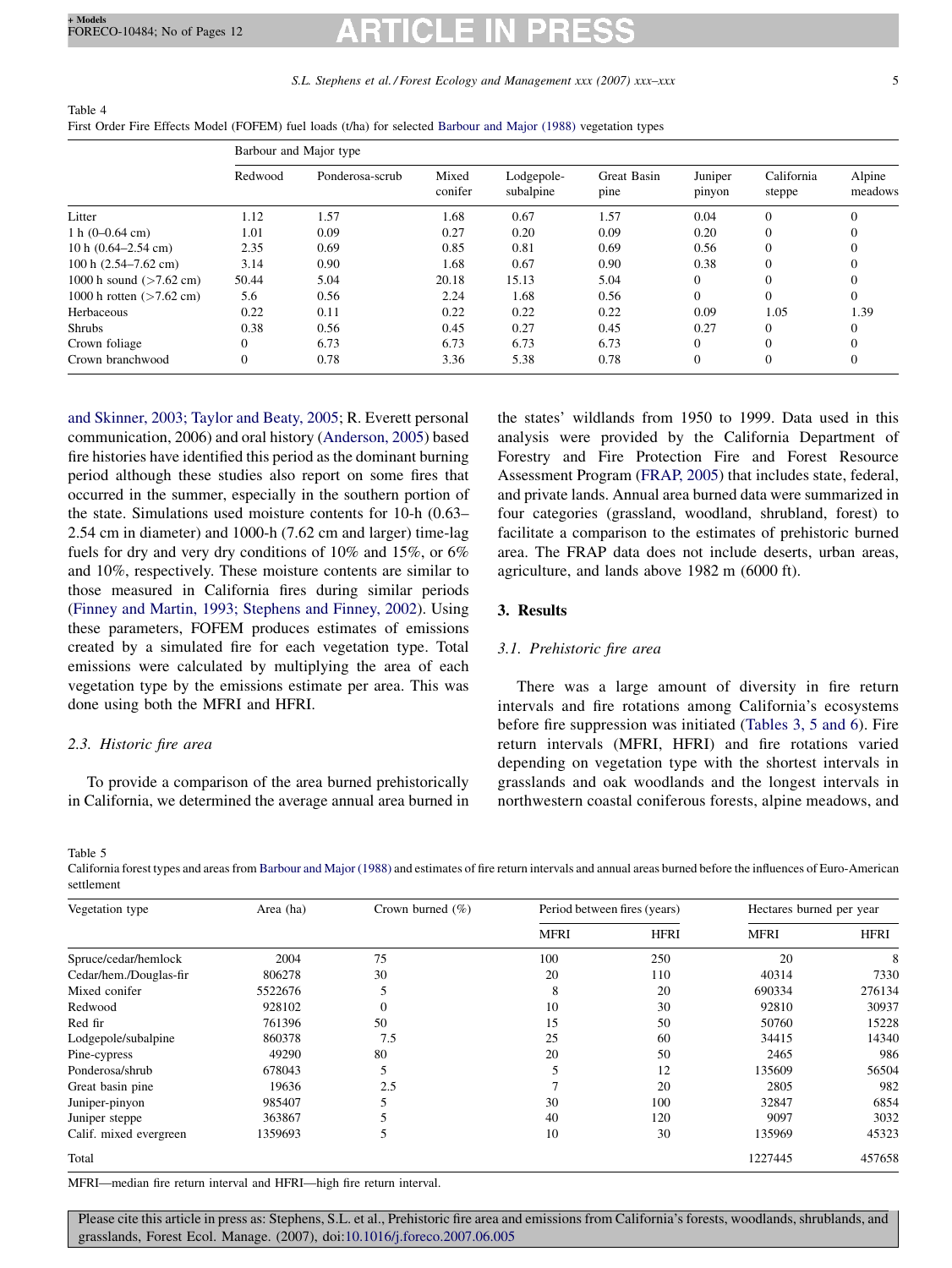#### Table 6

California woodland, shrubland, and grassland vegetation types and areas from [Barbour and Major \(1988\)](#page-9-0) and estimates of fire return intervals and annual areas burned before the influences of Euro-American settlement

| Vegetation type                       | Area (ha) |              | Period between fires (years) | Hectares burned per year |             |
|---------------------------------------|-----------|--------------|------------------------------|--------------------------|-------------|
|                                       |           | <b>MFRI</b>  | <b>HFRI</b>                  | <b>MFRI</b>              | <b>HFRI</b> |
| Chaparral                             | 3400234   | 30           | 70                           | 113341                   | 48575       |
| Montane chaparral                     | 229220    | 30           | 50                           | 7641                     | 4584        |
| Coastal sagebrush                     | 989414    | 20           | 40                           | 49470                    | 24735       |
| Coastal sagebrush-California oakwoods | 256470    |              | 20                           | 51294                    | 12824       |
| California oakwoods                   | 3821807   |              | 8                            | 1273936                  | 477726      |
| Great Basin sagebrush                 | 740558    | 20           | 60                           | 37028                    | 12343       |
| Fescue-oatgrass                       | 351484    | $\sim$<br>n, | 8                            | 117161                   | 43936       |
| California steppe                     | 5288897   |              | 8                            | 1762966                  | 661112      |
| Tule marshes                          | 743764    |              | 15                           | 148753                   | 49584       |
| Alpine meadows                        | 298948    | 50           | 100                          | 5979                     | 2989        |
| Sagebrush steppe                      | 1298380   | 30           | 70                           | 43279                    | 18548       |
| Total                                 |           |              |                              | 3610848                  | 1356956     |

MFRI—median fire return interval and HFRI—high fire return interval.

juniper woodlands ([Tables 3, 5 and 6\)](#page-2-0). Information from past Native American burning practices (interval between anthropogenic ignitions) was important to characterize grassland fire regimes.

Using the estimates of MFRI and HFRI by vegetation type ([Tables 5 and 6\)](#page-4-0), the amount of area burned annually in California varied from 1,814,614 to 4,838,293 ha (excluding the desert region in Southeastern California) during the prehistoric period. With the land area of California equaling 40,396,822 ha ([CCDB, 2003](#page-9-0)), this results in 4.5–12.0% of the state's lands burning annually.

#### 3.2. Prehistoric emissions

Emission products for each vegetation type are summarized in Tables 7 and 8 using the MFRI and HFRI. The largest constituent produced by fire (using the MFRI) during the prehistoric period was carbon dioxide at approximately 89.7 Tg per annum ([Table 9\)](#page-6-0). Using a HFRI estimate of past fire frequency by vegetation type produced an estimate of 33.6 Tg of carbon dioxide per annum [\(Table 9\)](#page-6-0).

Particulates (PM 10) produced during combustion were approximately 1.5 Tg annually using the MFRI and 0.56 Tg annually using the HFRI [\(Table 9\)](#page-6-0). Carbon monoxide production was approximately 16.7 Tg annually using the MFRI and was 6.2 Tg annually using the HFRI [\(Table 9\)](#page-6-0). NOX and sulfur dioxide were produced in smaller amounts ([Table 9\)](#page-6-0). Changing all FOFEM fuel models loads to 'typical' (versus 'light' that was used in this analysis) and fire season to fall increased emission outputs by a factor of approximately 2.3.

### 3.3. Historic fire area

Wildfires in California shrublands have burned at the highest rates from 1950 to 1999 (approximately 51,000 ha year<sup>-1</sup>) [\(Fig. 2\)](#page-6-0). Forested areas in California have burned at

Table 7

|  |  |  | Wildfire emissions (Gg) produced annually from California forests using the HFRI/MFRI |  |  |
|--|--|--|---------------------------------------------------------------------------------------|--|--|
|  |  |  |                                                                                       |  |  |

| Vegetation type        | Emission type  |               |                 |                 |                   |            |                 |  |  |  |
|------------------------|----------------|---------------|-----------------|-----------------|-------------------|------------|-----------------|--|--|--|
|                        | <b>PM 10</b>   | PM 2.5        | CH <sub>4</sub> | CO              | CO <sub>2</sub>   | <b>NOX</b> | SO <sub>2</sub> |  |  |  |
| Spruce/cedar/hemlock   | 0.01/0.03      | 0.01/0.03     | 0.01/0.02       | 0.15/0.38       | 0.65/1.64         | 0/0        | 0/0             |  |  |  |
| Cedar/hem./Douglas-fir | 12.34/68.12    | 10.46/58.37   | 6.34/34.98      | 138.94/766.26   | 598.73/3301.91    | 0.05/0.32  | 0.54/2.62       |  |  |  |
| Mixed conifer          | 331.38/828.44  | 280.93/702.32 | 169.92/424.79   | 3719.01/9297.52 | 16576.58/41441.38 | 2.58/6.45  | 13.21/33.01     |  |  |  |
| Redwood                | 52.28/156.84   | 44.29/132.88  | 26.85/80.55     | 588.03/1764.08  | 2533.91/7601.64   | 0.25/0.76  | 2.01/6.03       |  |  |  |
| Red fir                | 14.56/48.55    | 12.35/41.15   | 7.43/24.77      | 162.42/541.41   | 788.32/2627.74    | 0.24/0.80  | 0.06/2.01       |  |  |  |
| Lodgepole/subalpine    | 8.70/16.48     | 5.82/13.98    | 3.53/8.46       | 77.04/184.90    | 341.05/818.49     | 0.05/0.12  | 0.27/0.64       |  |  |  |
| Pine-cypress           | 0.48/1.20      | 0.41/1.02     | 0.24/0.61       | 5.34/13.34      | 27.81/69.51       | 0.01/0.03  | 0.02/0.05       |  |  |  |
| Ponderosa/shrub        | 8.72/20.93     | 7.39/17.73    | 4.41/10.59      | 94.48/226.75    | 631.24/1514.96    | 0.44/1.06  | 0.44/1.06       |  |  |  |
| Great Basin pine       | 0.15/0.43      | 0.13/0.36     | 0.08/0.22       | 1.64/4.69       | 10.74/30.67       | 0.01/0.02  | 0.01/0.02       |  |  |  |
| Juniper-pinyon         | 1.65/7.92      | 1.40/6.73     | 0.85/4.06       | 18.60/89.16     | 78.75/377.42      | 0.01/0.04  | 0.06/0.31       |  |  |  |
| Juniper steppe         | 0.02/0.06      | 0.02/0.05     | 0.01/0.02       | 0.19/0.58       | 2.72/8.16         | 0.00/0.01  | 0/0             |  |  |  |
| Calif. mixed evergreen | 31.99/95.96    | 27.09/81.28   | 16.41/49.23     | 359.04/1077.12  | 1606.07/4818.21   | 0.25/0.76  | 1.30/3.91       |  |  |  |
| Total                  | 460.45/1244.94 | 390.3/1055.37 | 236.07/638.31   | 5164.9/13966.17 | 23196.5/62611.74  | 3.9/10.37  | 18.4/49.67      |  |  |  |

Forest types from [Barbour and Major \(1988\).](#page-9-0)

MFRI—median fire return interval; HFRI—high fire return interval; PM  $10-10 \mu m$  particulates; and PM  $2.5-2.5 \mu m$  particulates.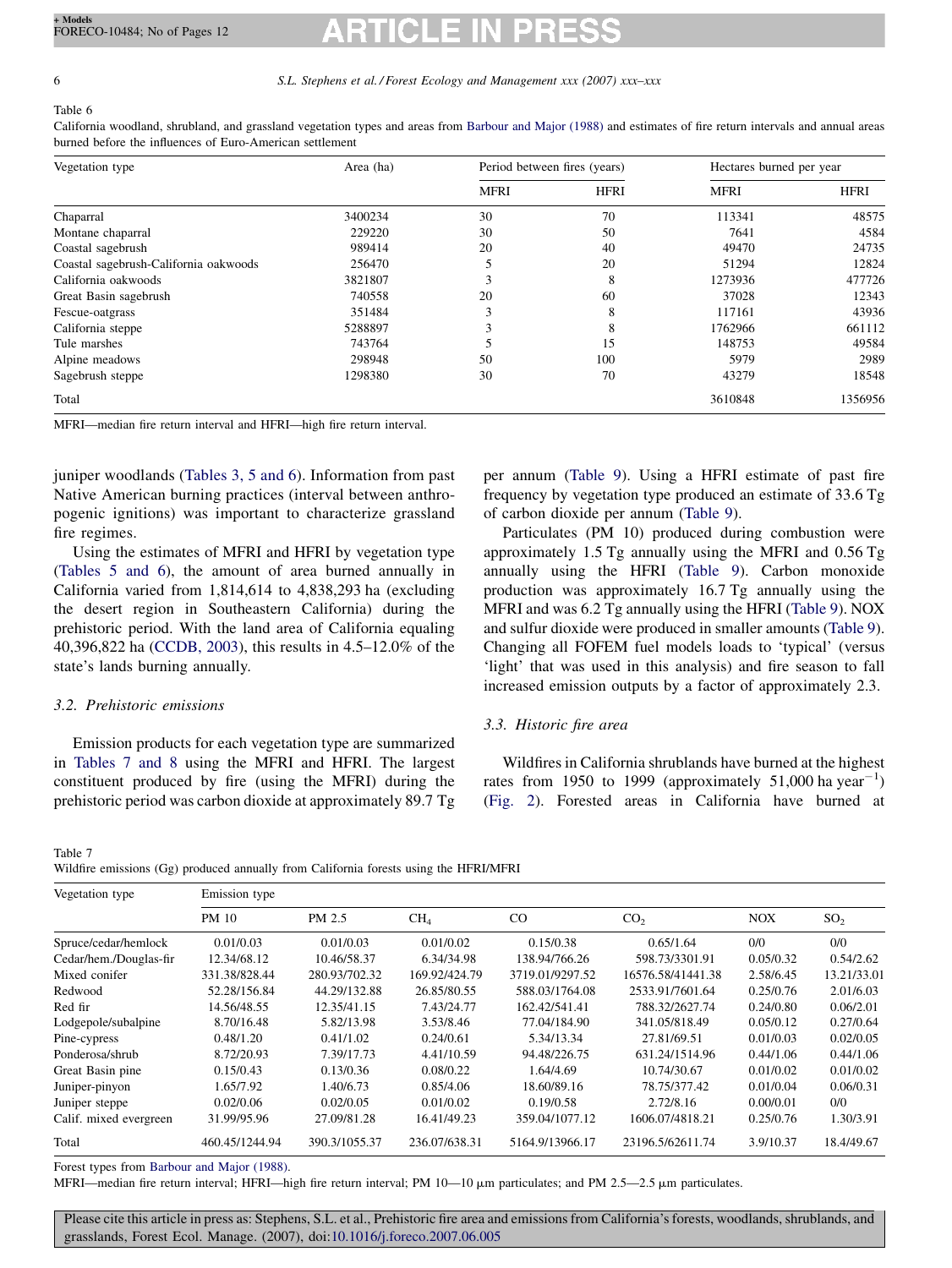<span id="page-6-0"></span>

| Table 8                                                                                                             |  |  |
|---------------------------------------------------------------------------------------------------------------------|--|--|
| Wildfire emissions (Gg) produced annually from California woodlands, shrublands, and grasslands using the MFRI/HFRI |  |  |

| Vegetation type                       | Emission type |              |                 |                 |                   |             |                 |  |  |
|---------------------------------------|---------------|--------------|-----------------|-----------------|-------------------|-------------|-----------------|--|--|
|                                       | <b>PM</b> 10  | PM 2.5       | CH <sub>4</sub> | $_{\rm CO}$     | CO <sub>2</sub>   | <b>NOX</b>  | SO <sub>2</sub> |  |  |
| Chaparral                             | 5.17/12.07    | 4.41/10.29   | 1.36/3.18       | 10.99/25.66     | 2997.76/6994.73   | 5.39/12.58  | 1.69/3.94       |  |  |
| Montane chaparral                     | 0.36/0.60     | 0.30/0.51    | 0.16/0.26       | 3.14/5.23       | 67.67/112.79      | 0.10/0.17   | 0.04/0.07       |  |  |
| Coastal sagebrush                     | 0.12/0.35     | 0.16/0.31    | 0.06/0.11       | 0.91/1.83       | 72.037/144.07     | 0.12/0.24   | 0.05/0.09       |  |  |
| Coastal sagebrush-California oakwoods | 2.34/9.37     | 1.99/7.95    | 1.17/4.68       | 25.37/101.47    | 168.44/673.72     | 0.11/0.46   | 0.13/0.52       |  |  |
| California oakwoods                   | 85.67/228.46  | 72.47/193.24 | 43.01/114.71    | 941.87/2511.66  | 5379.41/14345.08  | 2.68/4.28   | 4.28/11.42      |  |  |
| Great Basin sagebrush                 | 0.19/0.57     | 0.15/0.46    | 0.06/0.19       | 0.87/2.60       | 79.78/239.35      | 0.14/0.43   | 0.05/0.14       |  |  |
| Fescue-oatgrass                       | 0.15/0.39     | 0.10/0.26    | 0.05/0.13       | 0.29/0.79       | 82.34/219.57      | 0.15/0.39   | 0.05/0.13       |  |  |
| California steppe                     | 2.22/5.93     | 1.48/3.95    | 0.74/1.98       | 4.45/11.86      | 1238.97/3303.91   | 2.22/5.93   | 0.74/1.98       |  |  |
| Tule marshes                          | 3.17/9.50     | 2.65/7.95    | 1.56/4.67       | 33.10/99.31     | 293.99/882.00     | 0.28/0.83   | 0.22/0.67       |  |  |
| Alpine meadows                        | 0.01/0.03     | 0.01/0.02    | 0.00/0.01       | 0.03/0.05       | 7.39/14.78        | 0.01/0.03   | 0.00/0.01       |  |  |
| Sagebrush steppe                      | 0.13/0.31     | 0.12/0.27    | 0.04/0.10       | 0.69/1.60       | 54.02/126.04      | 0.09/0.21   | 0.03/0.08       |  |  |
| Total                                 | 99.59/267.58  | 83.83/225.22 | 48.22/130.01    | 1021.72/2762.07 | 10441.80/27056.05 | 11.30/28.41 | 7.28/19.04      |  |  |

Vegetation types from [Barbour and Major \(1988\)](#page-9-0).

MFRI—median fire return interval; HFRI—high fire return interval; PM  $10-10 \mu m$  particulates; and PM  $2.5-2.5 \mu m$  particulates.

Table 9 Summary of wildfire emissions (Tg) produced annually from California forests, woodlands, shrublands, and grasslands during the prehistoric period

| Fire<br>interval           | Emission type  |                              |                |                 |                  |                |                 |
|----------------------------|----------------|------------------------------|----------------|-----------------|------------------|----------------|-----------------|
|                            |                | PM 10 PM 2.5 CH <sub>4</sub> |                | $_{\rm CO}$     | CO <sub>2</sub>  | NOX.           | SO <sub>2</sub> |
| <b>MFRI</b><br><b>HFRI</b> | 1.512<br>0.560 | 1.281<br>0.474               | 0.768<br>0.284 | 16.728<br>6.187 | 89.667<br>33.638 | 0.039<br>0.015 | 0.069<br>0.026  |

MFRI—median fire return interval; HFRI—high fire return interval; PM 10— 10  $\mu$ m particulates; and PM 2.5–2.5  $\mu$ m particulates.



Fig. 2. Average annual area burned in California by wildfires from 1950 to 1999 (does not include desserts, urban areas, agriculture, and lands above 1982 m).

approximately 23,000 ha year $^{-1}$  over the same time period. The amount of area burned by wildfire in grasslands and woodlands was lower at approximately  $16,000$  and  $12,000$  ha year<sup>-1</sup>, respectively (Fig. 2). The average area burned annually by wildfire in all wildlands from 1950 to 1999 was approximately 102,000 ha year<sup>-1</sup>.

### 4. Discussion

Even using our low estimates of annual area burned (using the HFRI), a high amount of wildfire emissions were produced in California on an annual basis. Our estimated annual rate of carbon monoxide emission for pre-settlement California is 6.2 Tg using the HFRI estimate of past fire occurrence (Table 9). This estimate is about half the CO emission estimates for a month of boreal forest fires in the Canadian Northwest Territories (12 Tg, [Wotowa and Trainer, 2000\)](#page-11-0), approximately one-fifth that annually generated from tropical forest conversion and clearing in Brazilian Amazonia (31.3 Tg, [Fearnside, 2000\)](#page-9-0), larger than emissions associated with forest, grassland, and agricultural burning in Texas in 1996 (4.6 Tg, [Dennis et al., 2002](#page-9-0)), larger than emission estimates for the 2003 Southern California wildfires (0.46 Tg, [Clinton et al., 2006\)](#page-9-0), and much larger than emission estimates from year 2000 wildfires and prescribed burning in California (0.7 Tg, [Clinton](#page-9-0) [et al., 2003\)](#page-9-0).

At a broad spatial scale, [Leenhouts \(1998\)](#page-10-0) estimates approximately 55 Tg of ''pre-industrial'' CO emissions annually from the conterminous U.S. [Hoelzemann et al.](#page-9-0) [\(2004\)](#page-9-0) estimate 33–39 Tg of CO emissions from North America in year 2000. [Andrae and Merlet \(2001\)](#page-9-0) estimate 6100 Tg of annual, global CO emissions from ''Extratropical Forests'' and ''Savanna and Grassland.'' In terms of area burned annually, our estimates are smaller than those from [Bachelet](#page-9-0) [et al. \(2003\)](#page-9-0) who predicted approximately 19–33 million ha of annual burning in the conterminous U.S. or [Leenhouts \(1998\)](#page-10-0) that predicted approximately 35–86 million ha burning annually in the conterminous U.S. In the context of these continental and larger scale estimates, the area burned and resultant emissions we report do not seem extreme.

Fire rotation estimates for mixed conifer, red fir (Abies magnifica Murr.), and great basin pine forest types were approximately 25% larger than the corresponding values of HFRI ([Tables 3 and 5](#page-2-0)). This can be partially explained because many studies that estimated fire rotation are from the cooler and wetter Cascade Range ([Taylor, 2000; Bekker and Taylor, 2001](#page-11-0)) and Klamath Mountains ([Taylor and Skinner, 2003\)](#page-11-0) of northern California whereas HFRI was estimated from literature that included central, southern, and western populations that were drier and experienced more frequent fires. In most cases, fire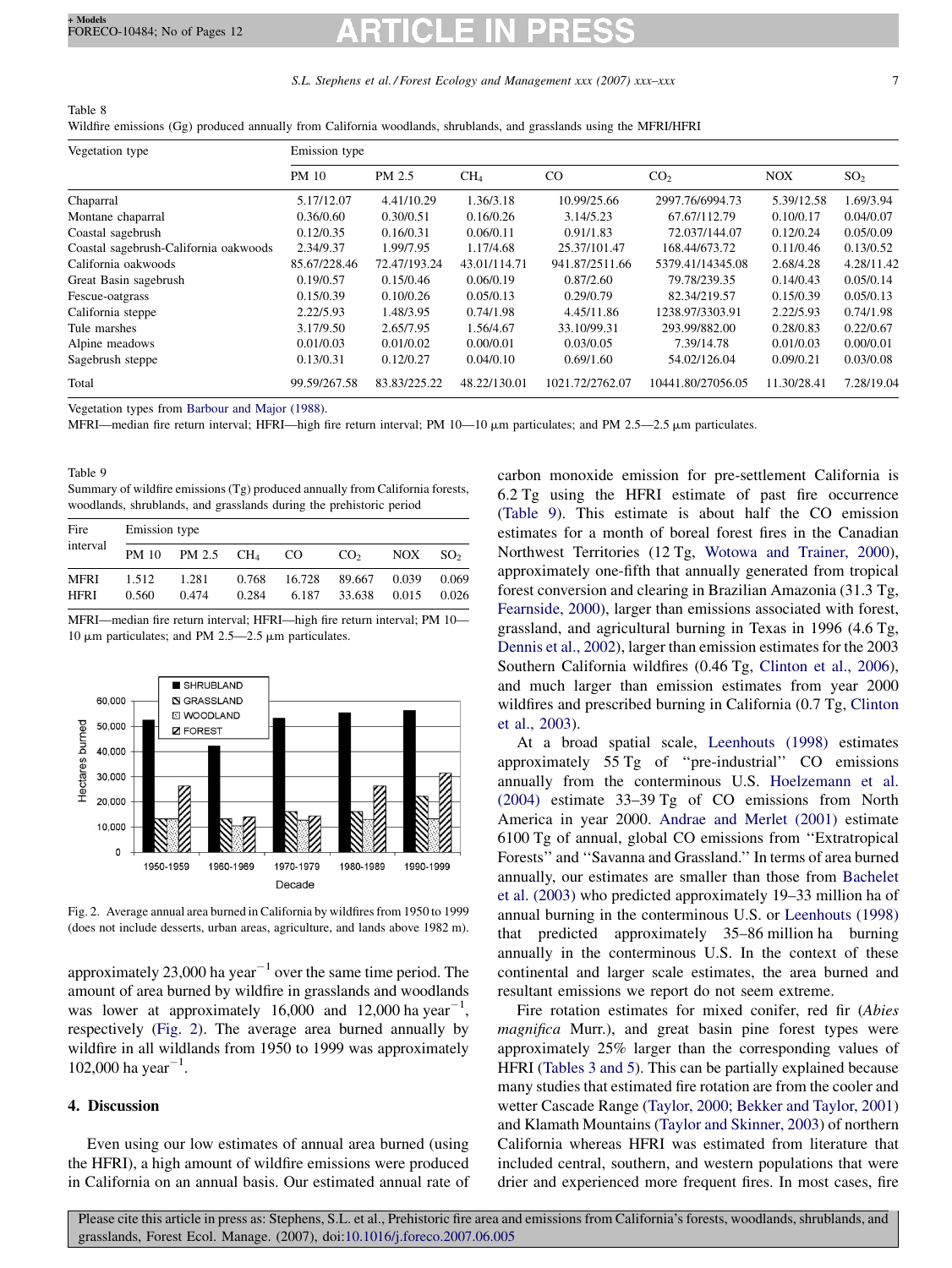### PR ARTICLE IN

rotation and HFRI were similar with the exception of pinyonjuniper woodlands ([Tables 1 and 3\)](#page-2-0). Estimates of fire rotation and fire return intervals from pinyon-juniper woodlands are poorly understood ([Baker and Shinneman, 2004\)](#page-9-0) making it difficult to estimate past fire area for this vegetation type.

It is recognized here that past Native American fire uses were the main source of information when estimating prehistoric fire area in grasslands [\(Table 2](#page-2-0)). We believe that this information is sound because California Indian elders are still a substantial source of information about former traditional plant uses and management practices ([Anderson and Moratto,](#page-9-0) [1996; Anderson, 2005](#page-9-0)). The impacts of Native American burning probably varied throughout the state with the highest impacts near larger population centers in coastal California and the Central Valley where lightning ignitions were rare ([Keeley,](#page-9-0) [1982, 2002, 2005; Stephens and Libby, 2005\)](#page-9-0).

Coastal California is one area where recorded information from past Native American burning practices can be compared to a fire scar chronology. In this region anthropogenic ignitions dominated because of the rarity of lightning ignited fires [\(Keeley,](#page-9-0) [1982, 2002, 2005; Stephens and Libby, 2005](#page-9-0)). Coast redwood (Sequoia sempervirens (D. Don) Endl.) forests are found in north-central coastal California and is an excellent recorder of past fires. Many studies have documented relatively frequent fires in this forest type [\(Table 5\)](#page-4-0) and most of these fires were ignited by Native Americans for a variety of resources objectives.

Most reported applications of fire-use in coastal California forests were targeted at prairies, grasslands, or oak woodlands ([Huntsinger and McCaffrey, 1995; Anderson, 2005; Stephens](#page-9-0) [and Fry, 2005](#page-9-0)). These fires were intentionally ignited and certainly burned into the surrounding coast redwood forests because there were few barriers to fire spread. Coast redwood forests have the highest canopy cover, height, and densities of any vegetation type in the coastal California and such characteristics influence local microclimates ([Dawson,](#page-9-0) [1998\)](#page-9-0). Specific microclimate changes include increases in relative humidity, decreases in surface air temperatures, reduction in ground level windspeeds, and higher fuel moistures. Some anthropogenic fires that were ignited in surrounding prairies, grasslands, or oak woodlands would naturally go out themselves at the coast redwood ecotone because of the differing fire environments ([Stuart, 1987; Finney](#page-11-0) [and Martin, 1989; Stephens and Fry, 2005](#page-11-0)). It is probable that the number of fires recorded in the annual growth rings of coast redwood trees is but a subset of those fires that burned in adjacent prairies, grasslands, and oak woodlands in this region ([Stephens and Fry, 2005](#page-10-0)). The redwood forests of coastal California is one area where there is abundant physical evidence of past Native American fire use that coincides with that recorded from ethnographic interviews. In this case, the oral and physical evidence are in general agreement.

Our estimates of Californian prehistoric fire area are between 1.8 and 4.8 million ha year<sup> $^{-1}$ </sup> which resulted in 4.5– 12.0% of the states lands burning annually. If one considers that only three-quarters of the California's lands were taken into account in this analysis (we removed the deserts in Southeastern California), then the figures represent 6–16% of the area

studied burning annually. One complication in this analysis is most tree-ring and cultural fire history information comes from the end of the Little Ice Age but estimates of the area covered by different vegetation types in California came at least a century later. The later vegetation map was used because we do not have good estimates of vegetation coverage's in California that correspond to the Little Ice Age.

The use of the MFRI to estimate past fire area likely over estimates the actual area burned. This occurs because most fire history studies are not extensive enough to estimate the grand mean fire return interval for the vegetation type being investigated. Using the MFRI would over estimate area burned because not all areas within a wildfire's perimeter will actually burn, especially if the fires occur within an intact fire regime. Fire regimes that are intact produce high amount of spatial heterogeneity and low amounts of horizontal fuel continuity [\(Stephens, 2004; Stephens and Gill, 2005; Stephens et al., 2007\)](#page-10-0). Many areas within a fire's perimeter would probably not burn, and therefore, using the MFRI would overestimate past fire area and emissions. The use of the HFRI to estimate past fire area and emissions reduces the chance of this error because HFRI is similar to the fire rotation. Using estimate of HFRI still results in very large fire areas when compared to fire occurrence in California over the last several decades ([Tables 5 and 6](#page-4-0), [Fig. 2\)](#page-6-0).

There are also other sources of error in this analysis. First, the study sites for individual fire histories (fire return intervals and fire rotation) might not have been representative of the entire vegetation type given in [Barbour and Major \(1988\)](#page-9-0). Second, the estimates we used for MFRI and HFRI in some vegetation types may be low, especially those estimated primarily from past Native American burning practices and located in areas away from California's coast and Central Valley where Native American populations were lower. Third, many dendrochronology based fire history studies developed a composite MFRI but all fires sampled might not have covered the entire sampled area.

Regardless of the possible errors in this study, we have to conclude that prehistorically a large amount of California burned every year. From 1950 to 1999 the average annual area burned by wildfire in all vegetation types in California was approximately  $102,000$  ha year<sup>-1</sup> ([Fig. 2](#page-6-0)). This amounts to 5.6% what would have burned in a similar period of time during the prehistoric era using the HFRI. Land use practices from 1950 to 1999 have converted relatively large areas of grassland and woodlands to other land uses (agriculture, urban areas) but even with these changes, the annual area burning in California from 1950 to 1999 is very small when compared to the prehistoric period. Higher amounts of management ignited prescribed burning would be desirable in California but other management methods that incorporate fire need to be developed to increase the amount of burning.

An increase in Wildland Fire Use (WFU) in remote areas of California is one method that could be used to significantly increase the area burned [\(Collins and Stephens, in press\)](#page-9-0). WFU is the management of naturally ignited lightning fires to accomplish specific resource management objectives in predefined geographic areas outlined in fire management plans;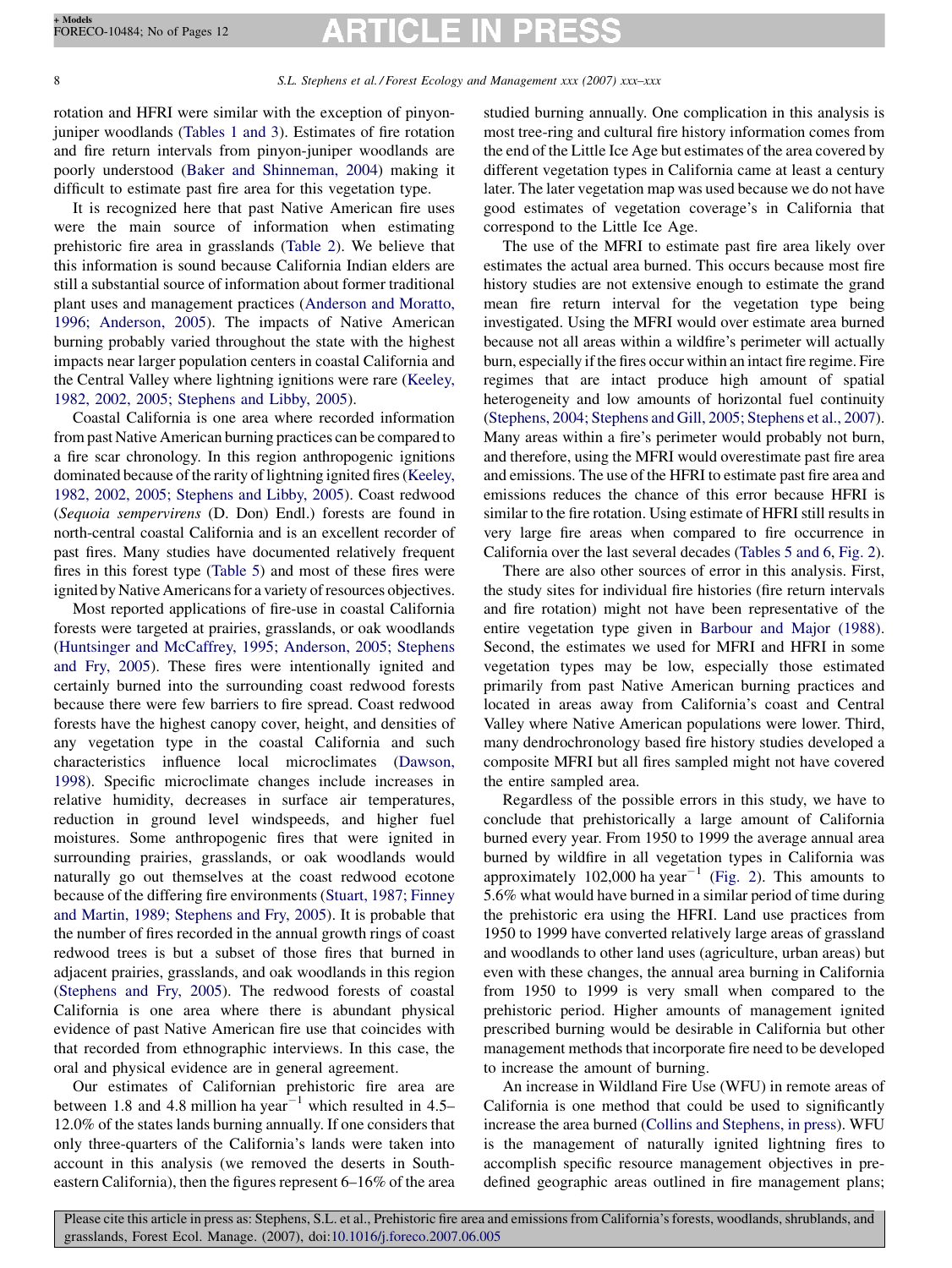### P: RTICLE IN

<span id="page-8-0"></span>most WFU fires occur in wilderness but a few are burning in non-wilderness areas [\(Mills, 2006\)](#page-10-0). The idea of increased use of WFU is supported by a recent audit of fire management programs in the US Forest Service ([USDA, 2006](#page-11-0)). This audit determined that the US Forest Service can further strengthen the cost-effectiveness of its firefighting without sacrificing safety by increasing the use of WFU. To control the risk of costly, catastrophic wildfires, the US Forest Service could give WFU and fire suppression equal consideration. However, existing firefighting policies and the lack of qualified WFU personnel restrict managers from doing so ([USDA, 2006](#page-11-0)).

Under current fire policies, US Forest Service can either manage a fire for WFU or suppression, and once a fire has been fought for suppression it can never again be managed for WFU ([USDA, 2006](#page-11-0)). Since the agency bears considerable pressure to begin fire operations as suppression, these restrictions increase the likelihood that even potentially beneficial fires will be suppressed. No human-caused fires can be managed as WFU fires under current policy, all of them fall under fire suppression.

There is an option to manage suppression fires under 'Appropriate Management Response' (AMR) and this allows a suppression fire to be managed with less suppression activities. AMR was successfully used to manage the 2005 Wooley Fire in the Klamath National Forest's Marble Mountain Wilderness in California [\(Lewis, 2006\)](#page-10-0). The ignition of this fire was likely anthropogenic so managers could not use WFU but they could use AMR. The Wooley fire burned 1268 ha and costs were US  $$313$  ha<sup>-1</sup>. The use of WFU and AMR managed fires may be the only methods where fire could be reintroduced into California's ecosystems at even moderate spatial scales.

### 4.1. Comparison of prehistoric fire area in California to US wildfire area

A broader comparison of prehistoric fire area in California is possible when we compare it to the annual area burned by wildfire in the entire US. The average annual area burned in lands administered by the US Bureau of Land Management, US Bureau of Indian Affairs, US National Park Service, US Fish and Wildlife Service, US Forest Service, and all State Lands from 1994 to 2004 was 2,055,031 ha [\(NIFC, 2005\)](#page-10-0). During this period (1994–2004) several extensive fire policies were developed including the National Fire Plan, Ten-Year Comprehensive Strategy, Healthy Forest Restoration Act, and California Fire Plan.

All of the recent US federal and state fire policies were initiated after years of ''extreme'' wildfire activity. In this work, we estimated that approximately 1,800,000 ha of California wildlands burned annually (using the HFRI). Certainly fuels have accumulated in many California ecosystems and this has resulted in more fires of higher intensity (i.e. lower pyrodiversity) but recent annual wildfire areas in the entire US are comparable to what probably burned in California alone during the prehistoric period. Particulates produced from annual prehistoric fires were substantial and may have moderated ground sunlight intensity by dispersing incoming solar radiation to space.

#### 5. Conclusion

This work estimates that approximately 1,800,000 ha of California wildlands burned annually in the prehistoric period. Our estimate of prehistoric annual area burned in California is 88% of the total annual wildfire area in the entire US during a decade (1994–2004) characterized as ''extreme'' regarding wildfires [\(Stephens and Ruth, 2005\)](#page-10-0). The idea that US wildfire area of approximately 2 million ha annually is extreme is certainly a 20th or 21st century perspective.

Skies were likely smoky in the summer and fall in California before fire suppression. An eye-witness account of smoke in northern California forests (C.H. Merriam 1898, quoted in [Morford, 1993\)](#page-10-0) reported ''Of the hundreds of persons who visit the Pacific slope in California every summer to see the mountains, few see more than the immediate foreground and a haze of smoke which even the strongest glass is unable to penetrate.'' C.H. Merriam traveled extensively in California and was Chief, Division of Biological Survey for the US.

Air quality policies could be modified to allow more WFU, classifying these events as natural sources of emissions would be a positive step. Currently WFU fires are classified as anthropogenic sources of emissions and this reduces the capacity to burn even moderate spatial scales. Increasing the spatial extent of AMR suppression fire in California is another important management objective. Political support for increased use of WFU and AMR needs to occur at local, state, and federal levels because increasing the spatial scale of fire will increase smoke and inevitability, a few fires will escape their predefined boundaries.

Despite the complexity inherent in local fire regimes, regional fire activity often oscillates in phase with year-to-year climatic variability [\(Clark, 1988; Swetnam, 1993; Collins et al.,](#page-9-0) [2006](#page-9-0)). For example, the area burned annually by wildfire across the southern US tends to decrease in El Nino years and increase during La Nina years [\(Swetnam and Betancourt, 1990](#page-11-0)) but our analysis only produced estimates of average annual burned area. Future research may be able to incorporate climate variability when estimating the area burned in California during the prehistoric period.

#### Acknowledgments

We thank Max Moritz, Danny Fry, and Neva Sotolongo for reviewing this manuscript. We thank David Sapsis and James Spero, California Department of Forestry and Fire Prevention—Fire and Forest Resource Assessment Program, for their assistance in obtaining recent wildfire data for California. We thank Carl Skinner for discussions regarding past fire occurrence in CA.

#### References

Agee, J.K., 1991. Fire history along an elevational gradient in the Siskiyou Mountains. Oregon. Northwest Sci. 65, 188–199.

Agee, J.K., 1993. Fire Ecology of Pacific Northwest Forests. Island Press, Covelo, California, p. 493.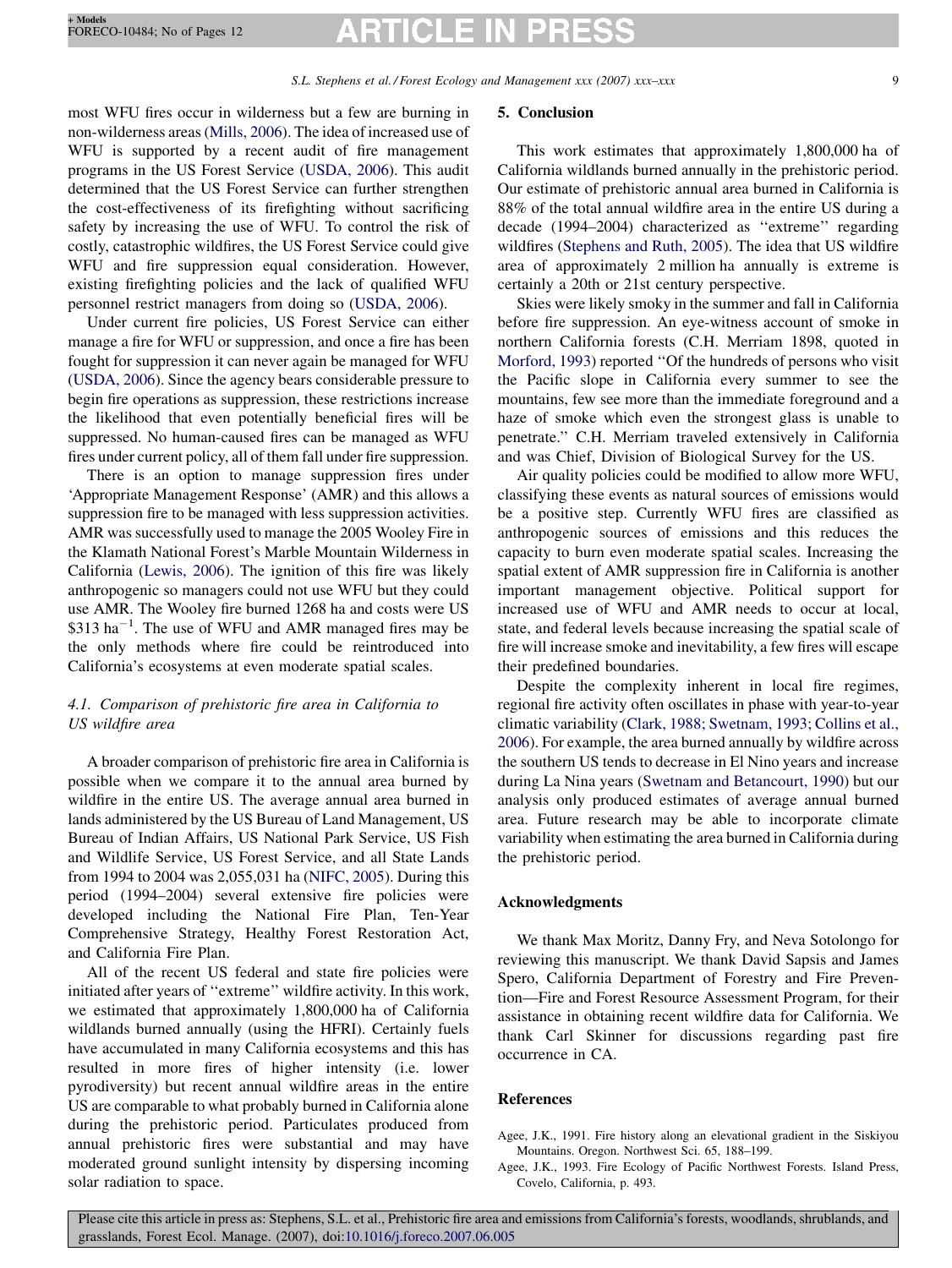# RTICLE IN

- Agee, J.K., 1996. Fire regimes and approaches for determining fire history. USDA Forest Service General Technical Report INT-341. Intermountain Forest and Range Experiment Station, Ogden, Utah. pp. 3–7.
- Anderson, M.K., 1993. The experimental approach to assessment of the potential ecological effects of horticultural practices by indigenous peoples on California wildlands. Ph.D. Dissertation. University of California, Berkeley, 211pp.
- Anderson, M.K., 2005. Tending the Wild: Native American Knowledge and the Management of California's Natural Resources. University of California Press, Berkeley, CA, p. 526.
- Anderson, M.K., Moratto, M.J., 1996. Native American land-use practices and ecological impacts. Sierra Nevada Ecosystem Project: Final Report to Congress. Vol. II Assessments and Scientific Basis for Management Options. Wildland Resources Center Report No. 37, Centers for Water and Wildland Resources, University of California, Davis, pp. 187–206.
- Andrae, M.O., Merlet, P., 2001. Emission of trace gases and aerosols from biomass burning. Global Biogeochem. Cycles 15, 955–966.
- Bachelet, D., Neilson, R.P., Hickler, T., Drapek, R.J., Lenihan, J.M., Sykes, M.T., Smith, B., Sitch, S., Thonicke, K., 2003. Simulating past and future dynamics of natural ecosystems in the United States. Global Biogeochem. Cycles 17, 1045.
- Baker, W.L., Ehle, D., 2001. Uncertainty in surface-fire history: the case of ponderosa pine forests in the western United States. Can. J. Forest Res. 31, 1205–1226.
- Baker, W.L., Shinneman, D.J., 2004. Fire and restoration of pinon-juniper woodlands in the western United States. For. Ecol. Manage. 189, 1–21.
- Barbour, M.G. Major, J., 1988. Terrestrial Vegetation of California, expanded edition. California Native Plant Society Special Publication 9. Sacramento, California, pp. 3–10.
- Beaty, R.M., Taylor, A.H., 2001. Spatial and temporal variation of fire regimes in a mixed conifer forest landscape, southern Cascades, California, USA. J. Biogeogr. 28, 955–966.
- Bekker, M.F., Taylor, A.H., 2001. Gradient analysis of fire regimes in Montane forests of the Southern Cascade Range, Thousand Lakes Wilderness, California, USA. Plant Ecol. 155, 15–28.
- Biswell, H.H., 1989. Prescribed Burning in California Wildland Vegetation Management. UC Press, Berkeley, California, p. 255.
- Brooks, M.L., Minnich, R.A., 2006. Southeastern deserts bioregion. In: Sugihara, N.G., van Wagtendonk, J., Shaffer, K.E., Fites-Kaufman, J., Thode, A.E. (Eds.), Fire in California's Ecosystems. University of California Press, Berkeley, California, pp. 391–414.
- Brown, P.M., Swetnam, T.W., 1994. A cross-dated fire history from coast redwood near Redwood National Park, California. Can. J. Forest Res. 24, 21–31.
- Brown, P.M., Kaye, M.W., Buckley, D., 1999. Fire history in Douglas-fir and coast redwood forests at Point Reyes National Seashore, California. Northwest Sci. 73, 205–216.
- Brown, P.M., Baxter, W.T., 2003. Fire history in coast redwood forests on the Mendocino Coast, California. Northwest Sci. 77, 147–158.
- Brown, R.T., Agee, J.K., Franklin, J.F., 2004. Forest restoration and fire: principals in the context of place. Conserv. Biol. 18, 903–912.
- Caprio, A.C., Swetnam T.W., 1995. Historic fir regimes along an elevational gradient on the west slope of the Sierra Nevada. In: Brown, J.K., Mutch, R.W., Spoon, C.W., Wakimoto, R.H. (Technical coordinators). Proceedings of the symposium on fire in wilderness and park management. USDA Forest Service General Technical Report INT-320. Intermountain Forest and Range Experiment Station, Ogden, Utah., pp.173–179.
- CCDB, 2003. County and city data book of California: Consolidated file. The California Digital Library, Oakland, California, [http://countingcalifornia.](http://countingcalifornia.cdlib.org/matrix/c101.html) [cdlib.org/matrix/c101.html](http://countingcalifornia.cdlib.org/matrix/c101.html).
- CDF, 1996. California fire plan. California Department of Forestry and Fire Protection. Sacramento, CA, 117 pp.
- Clark, J.S., 1988. Effects of climate change on fire regimes in Northwestern Minnesota. Nature 334, 233–235.
- Clinton, N., Ruiliang, P., Gong, P., Yong, T., Scarborough, J., 2003. Extension and input refinement to the ARB wildland fire emissions estimation model. Final Report. California Air Resources Control Board Contract 00-729, Sacramento, California.
- Clinton, N.E., Peng, G., Klaus, S., 2006. Quantification of pollutants from very large wildland fires in southern California, USA. Atmos. Environ. 40, 3686– 3695.
- Collins, B.M., Omi, P.N., Chapman, P.L., 2006. Regional relationships between climate and wildfire-burned area in the Interior West, USA. Can. J. Forest Res. 36, 699–709.
- Collins, B.M., Stephens, S.L. Managing natural wildfires in Sierra Nevada wilderness areas. Frontiers in Ecology and the Environment, 57 (7), in press.
- Davis, F.W., Borchert, M.I., 2006. Central coast bioregion. In: Sugihara, N.G., van Wagtendonk, J., Shaffer, K.E., Fites-Kaufman, J., Thode, A.E. (Eds.), Fire in California's Ecosystems. University of California Press, Berkeley, California, pp. 321–349.
- Dawson, T.E., 1998. Fog in the California redwood forest: ecosystem inputs and use by plants. Oecologia 117, 476–485.
- Dennis, A., Matthew, F., Steohen, A., Allen, D., 2002. Air pollutant emissions associated with forest, grassland, and agricultural burning in Texas. Atmos. Environ. 36, 3779–3792.
- Dieterich J.H., 1980. The composite fire interval a tool for more accurate interpretation of fire history. Proceedings of the Fire History Workshop. USDA Forest Service General Technical Report RM-81, pp. 8–14.
- Dodge, M., 1972. Forest fuel accumulation—a growing problem. Science 177, 139–142.
- Dombeck, M.P., Williams, J.E., Woods, C.A., 2004. Wildfire policy and public lands: integrating scientific understanding with social concerns across landscapes. Conserv. Biol. 18, 883–889.
- Fearnside, P.M., 2000. Global warming and tropical land use change: Greenhouse gas emissions from biomass burning, decomposition and soils in forest conversion, shifting cultivation and secondary vegetation. Climatic Change 46, 115–158.
- Finney, M.A., Martin, R.E., 1989. Fire history in a Sequoia sempervirens forest at Salt Point State Park, California. Can. J. Forest Res. 19, 1451–1457.
- Finney, M.A., Martin, R.E., 1993. Modeling effects of prescribed fire on younggrowth redwood trees. Can. J. Forest Res. 23, 1125–1135.
- FRAP, 2005. Fire and resource assessment program. California Department of Forestry and Fire Prevention. Sacramento, California, [http://frap.cdf.ca.gov/.](http://frap.cdf.ca.gov/)
- Fry, D.L., Stephens, S.L., 2006. Influence of humans and climate on the fire history of a ponderosa pine-mixed conifer forest in the Southeastern Klamath Mountains, California. Forest Ecol. Manage. 223, 428–438.
- Greenlee, J.M., Langeheim, J.H., 1990. Historic fire regimes and their relation to vegetation patterns in the Monterey Bay Area of California. Amer. Midland Nat. 124, 239–253.
- Heinselman, M.L., 1973. Fire in the virgin forests of the Boundary Waters Canoe Area, Minnesota. Quat. Res. 3, 329–382.
- Hoelzemann, J.J., Schultz, M.G., Brasseur, G.P., Granier, C., 2004. Global Wildland Fire Emission Model (GWEM): evaluating the use of global area burnt satellite data. J. Geophys. Res. 109, D14S04.
- Huntsinger, L., McCaffrey, S., 1995. A forest for the trees: Euro-American forest management and the Yurok environment, 1850 to 1994. Am. Indian Cult. Res. J. 19, 155–192.
- Jacobs, D.F., Cole, D.W., McBride, J.R., 1985. Fire history and perpetuation of natural coast redwood ecosystems. J. Forest 83, 494–497.
- Johnson, A.H., Smathers, G.A., 1976. Fire history and ecology, Lava Beds National Monument. In: Proceedings of the 15th Tall Timbers Fire Ecology Conference, Portland, Oregon, October 16–17, 1974. Tall Timbers Research Station, Tallahassee, Florida, pp. 103–116.
- Jones, T.L., 1992. Settlement trends along the California coast. In: Jones, T.L. (Ed.), Essays on the Prehistory of Maritime California. Center for Archaeological Research, University of California, Davis, pp. 1–37.
- Kauffman, J.B., 2004. Death rides the forest: perceptions of fire, land use, and ecological restoration of Western forest. Conserv. Biol. 18, 878–882.
- Keane, B., Reinhardt, E., Brown, J. Gangi, L., 2004. Release information provided with FOFEM 5.21. USDA Forest Service Rocky Mountain Research Station. Missoula, Montana.
- Keeley, J.E., 1982. Distributions of lightning and man-caused wildfire in California. In: Conrad, C.E., Oechel, W.C. (Eds.), Proceedings of the Symposium on Dynamics and Management of Mediterranean-Type Ecosystems. USDA Forest Service. General Technical Report PSW-58, Pacific

<span id="page-9-0"></span>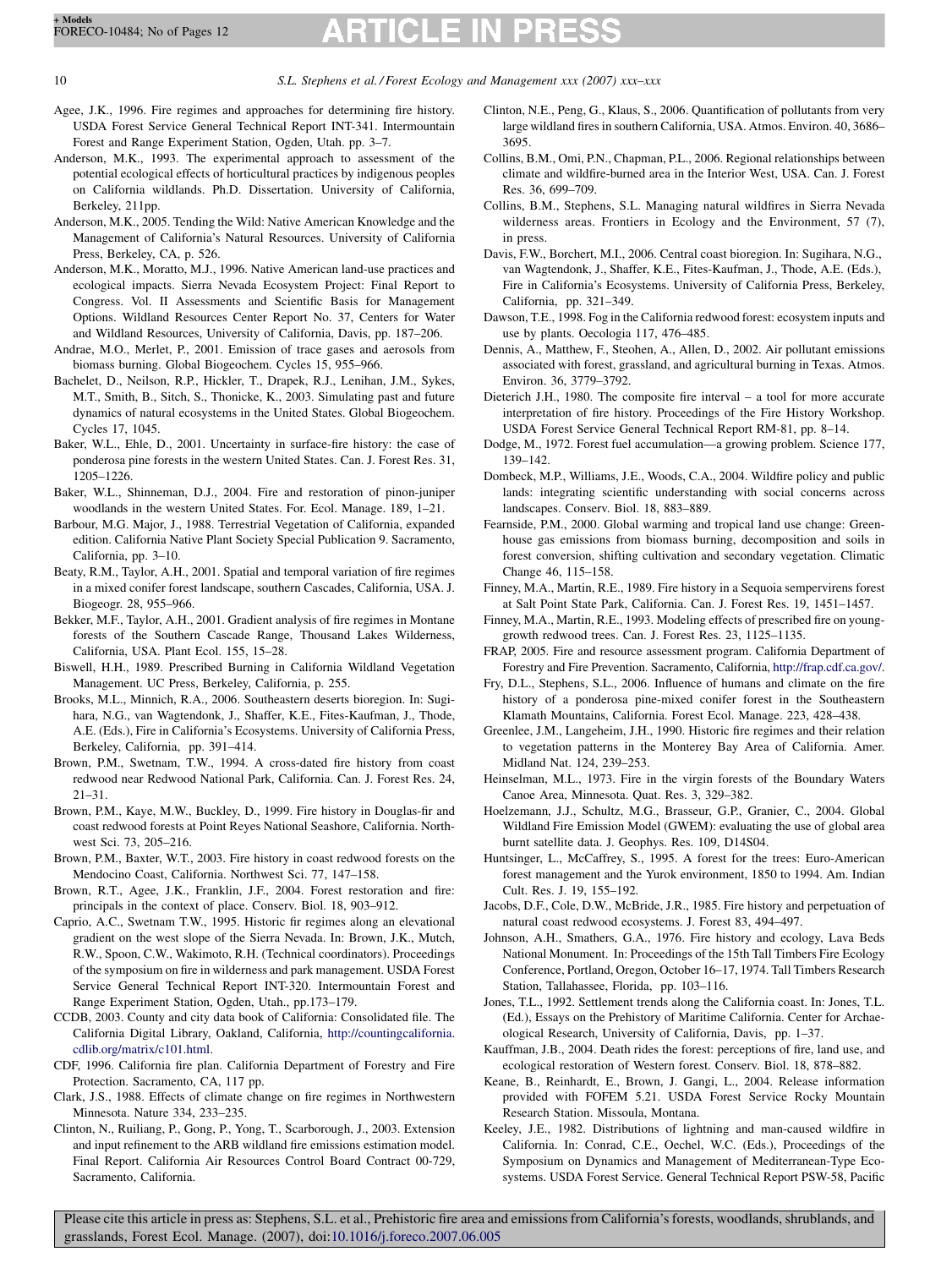## **RTICLE IN**

<span id="page-10-0"></span>Southwest Forest and Range Experiment Station, Berkeley, CA, pp. 431– 437.

- Keeley, J.E., 2002. Native American impacts on fire regimes of the California coastal ranges. J. Biogeogr. 29, 303–320.
- Keeley, J.E., 2005. Fire history of the San Francisco east bay region and implications for landscape patterns. Int. J. Wildland Fire 14, 285–296.
- Keeley, J.E., 2006. South coast bioregion. In: Sugihara, N.G., van Wagtendonk, J., Shaffer, K.E., Fites-Kaufman, J., Thode, A.E. (Eds.), Fire in California's Ecosystems. University of California Press, Berkeley, California, pp. 350– 390.
- Keter, T.S., 1995. Environmental history and cultural ecology of the North Fork of the Eel River Basin, California. Eureka, California. USDA Forest Service, Pacific Southwest Region, R5-EM-TP-002, 116 pp.
- Kilgore, B.M., Taylor, D., 1979. Fire history of a sequoia mixed conifer forest. Ecology 60, 129–142.
- Kuhlbusch, T.A.J., Crutzen, P.J., 1995. Toward a global estimate of black carbon in residues of vegetation fire representing a sink of atmospheric  $CO<sub>2</sub>$  and source of  $O<sub>2</sub>$ . Global Biogeochem. Cycles 9, 491–502.
- Leenhouts, B., 1998. Assessment of biomass burning in the conterminous United States. Conserv. Ecol. 2, 1 [Online] [http://www.consecol.org/vol2/](http://www.consecol.org/vol2/iss1/art1/) [iss1/art1/.](http://www.consecol.org/vol2/iss1/art1/)
- Leopold, S.A., Cain, S., Cottam, C.A., Gabrielson, I.N., Kimball, T.L., 1963. Wildlife management in the national parks. Am. Forest. 69 32–35, 61–63.
- Lewis, H.T., 1993. Patterns of Indian burning in California: ecology and ethnohistory. In: Blackburn, T.C., Anderson, M.K. (Eds.), Before the Wilderness: Native Californians as Environmental Managers. Ballena Press, Menlo Park, CA, pp. 55–116.
- Lewis, G.E., 2006. Management action on the Wooley Fire is the appropriate one. Fire Manage. Today 66, 33–35.
- McBride, J.R., 1983. Analysis of tree rings and fire scars to establish fire history. Tree-Ring Bull. 43, 51–67.
- McClaran, M.P., Bartolome, J.W., 1989. Fire related recruitment in stagnant Quercus douglasii populations. Can. J. Forest Res. 19, 580–585.
- McKelvey, K.S., Skinner, C.N., Chang, C.-R., Erman, D.C., Husari, S.J., Parsons, D.J., van Wagtendonk, J.W., Weatherspoon, C.W., 1996. An overview of fire in the Sierra Nevada. In: Sierra Nevada Ecosystem Project: Final Report to Congress, vol. 2. Assessments and Scientific Basis for Management Options. University of California, Davis, pp. 1033–1040.
- Mensing, S.A., 1992. The impact of European settlement on blue oak (Ouercus douglasii) regeneration and recruitment in the Tehachapi Mountains, California. Madrono 39, 36–46.
- Mills, D.P., 2006. Nonwilderness wildland fire use is born on Kaibab National Forest. Fire Manage. Today 66, 13–14.
- Minnich, R.A., 1983. Fire mosaics in southern California and northern Baja California. Science 219, 1287–1294.
- Minnich, R.A., Chou, Y.H., 1997. Wildland fire patch dynamics in the chaparral of southern California and northern Baja California. Int. J. Wildland Fire 7, 221–248.
- Moody, T.J., Fites-Kaufman, J., Stephens, S.L., 2006. Fire history and climate influences from forests in the northern Sierra Nevada, USA. Fire Ecol. 2, 115–141.
- Morford, L., 1993. 100 Years of Wildland Fires in Siskiyou County, California. International Association of Wildland Fire, Fairfield, Washington, 124 pp.
- Moritz, M.A., Keeley, J.E., Johnson, E.A., Schaffner, A.A., 2004. Testing a basic assumption of shrubland fire management: how important is fuel age? Frontiers Ecol. Environ. 2, 67–72.
- Nagel, T.A., Taylor, A.H., 2005. Fire and persistence of montane chaparral in mixed conifer forest landscapes in the northern Sierra Nevada, Lake Tahoe Basin, California, USA. J. Torrey Bot. Soc. 132, 442–457.
- NIFC, 2005. National Interagency Fire Center. Wildland fire statistics. Boise, Idaho [available on web at <http://www.nifc.gov/stats/wildlandfirestats.html>].
- Norman, S.P., Taylor, A.H., 2003. Tropical and north Pacific teleconnections influence fire regimes in pine-dominated forests of North-eastern California, USA. J. Biogeogr. 30, 1081–1092.
- Parsons, D.J., DeBendeetti, S.H., 1979. Impact of fire suppression on a mixedconifer forest. For. Ecol. Manage. 2, 21–33.
- Pyne, S.J., 1982. Fire in America: a Cultural History of Wildland and Rural Fire. Princeton University Press, Princeton, New Jersey, USA, p. 654.
- Reinhart, E., Keane, R.E. Brown, J.K., 1997. First order fire effects model: FOFEM 4.0, user's guide. USDA Forest Service, Intermountain Research Station, General Technical Report INT-GTR-344. Missoula, Montana.
- Riegel, G.M., Miller, R.F., Skinner, C.N., Smith, S.E., 2006. Northeastern plateaus bioregion. In: Sugihara, N.G., van Wagtendonk, J., Shaffer, K.E., Fites-Kaufman, J., Thode, A.E. (Eds.), Fire in California's Ecosystems. California: University of California Press, Berkeley, pp. 225– 263.
- Romme, W., 1980. Fire history terminology: report of the ad hoc committee. In: Stokes, M.A., Dieterich, J.H. (Eds.), Proceedings of the Fire History Workshop. USDA Forest Service General Technical Report RM-81, pp. 135–137.
- Skinner, C.N., 2003. Fire history of upper montane and subalpine glacial basins in the Klamath Mountains of northern California. In: Galley, K.E.M., Klinger, R.C., Sugihara, N.G. (Eds.), Proceedings of Fire Conference 2000: The First National Congress on Fire Ecology, Prevention, and Management. Miscellaneous Publication No. 13, Tall Timbers Research Station, Tallashssee, Florida, pp. 145–151.
- Skinner, C.N., Chang, C., 1996. Fire regimes, past and present. Sierra Nevada Ecosystem Project: Final Report to Congress. Volume II, Assessments and Scientific Basis for Management Options. Wildland Resources Center Report No. 37. Centers for Water and Wildland Resources, University of California, Davis, pp. 1041–1069.
- Skinner, C.N., Taylor, A.H., Agee, J.K., 2006. Klamath mountain bioregion. In: Sugihara, N.G., van Wagtendonk, J., Shaffer, K.E., Fites-Kaufman, J., Thode, A.E. (Eds.), Fire in California's Ecosystems. California: University of California Press, Berkeley, pp. 170–194.
- Skinner, C.N., Taylor, A.H., 2006. Southern Cascades bioregion. In: Sugihara, N.G., van Wagtendonk, J., Shaffer, K.E., Fites-Kaufman, J., Thode, A.E. (Eds.), Fire in California's Ecosystems. University of California Press, Berkeley, California, pp. 195–224.
- Stephens, S.L., 2001. Fire history of adjacent Jeffrey pine and upper montane forests in the eastern Sierra Nevada. Int. J. Wildland Fire 10, 161–176.
- Stephens, S.L., 2004. Fuel loads, snag density, and snag recruitment in an unmanaged Jeffrey pine-mixed conifer forest in Northwestern Mexico. Forest Ecol. Manage. 199, 103–113.
- Stephens, S.L., 2005. Forest fire causes and extent on United States Forest Service lands. Int. J. Wildland Fire 14, 213–222.
- Stephens, S.L., Finney, M.A., 2002. Prescribed fire mortality of Sierra Nevada mixed conifer tree species: effects of crown damage and forest floor combustion. Forest Ecol. Manage. 162, 261–271.
- Stephens, S.L., Skinner, C.N., Gill, S.J., 2003. Dendrochronology-based fire history of Jeffrey pine-mixed conifer forests in the Sierra San Pedro Martir. Mexico Can. J. Forest Res. 33, 1090–1101.
- Stephens, S.L., Collins, B.M., 2004. Fire regimes of mixed conifer forests in the north-central Sierra Nevada at multiple spatial scales. Northwest Sci. 78,  $12 - 23$
- Stephens, S.L., Fry, D.L., 2005. Fire history in coast redwood stands in the Northeastern Santa Cruz Mountains, California. Fire Ecol. 1, 2–19.
- Stephens, S.L., Gill, S.J., 2005. Forest structure and mortality in an old-growth Jeffrey pine-mixed conifer forest in Northwestern Mexico. Forest Ecol. Manage. 205, 15–28.
- Stephens, S.L., Libby, W.J., 2005. Anthropogenic fire and bark thickness in coastal and island pine populations from Alta and Baja California. J. Biogeogr. 33, 648–652.
- Stephens, S.L., Moghaddas, J.J., 2005. Silvicultural and reserve impacts on potential fire behavior and forest conservation: 25 years of experience from Sierra Nevada mixed conifer forests. Biol. Conserv. 25, 369–379.
- Stephens, S.L., Ruth, L.W., 2005. Federal forest fire policy in the United States. Ecol. Appl. 15, 532–542.
- Stephens, S.L., Sugihara, N.G., 2006. Fire management and policy since European settlement. In: Sugihara, N.G., van Wagtendonk, J., Shaffer, K.E., Fites-Kaufman, J., Thode, A.E. (Eds.), Fire in California's Ecosystems. University of California Press, Berkeley, California, pp. 431–443.
- Stephens, S.L., Fry, D.L., Franco-Vizcaino, E., Collins, B.M., Moghaddas, J.J., 2007. Coarse woody debris and canopy cover in an old-growth Jeffrey pinemixed conifer forest from the Sierra San Pedro Martir, Mexico. Forest Ecol. Manage. 240, 87–95.